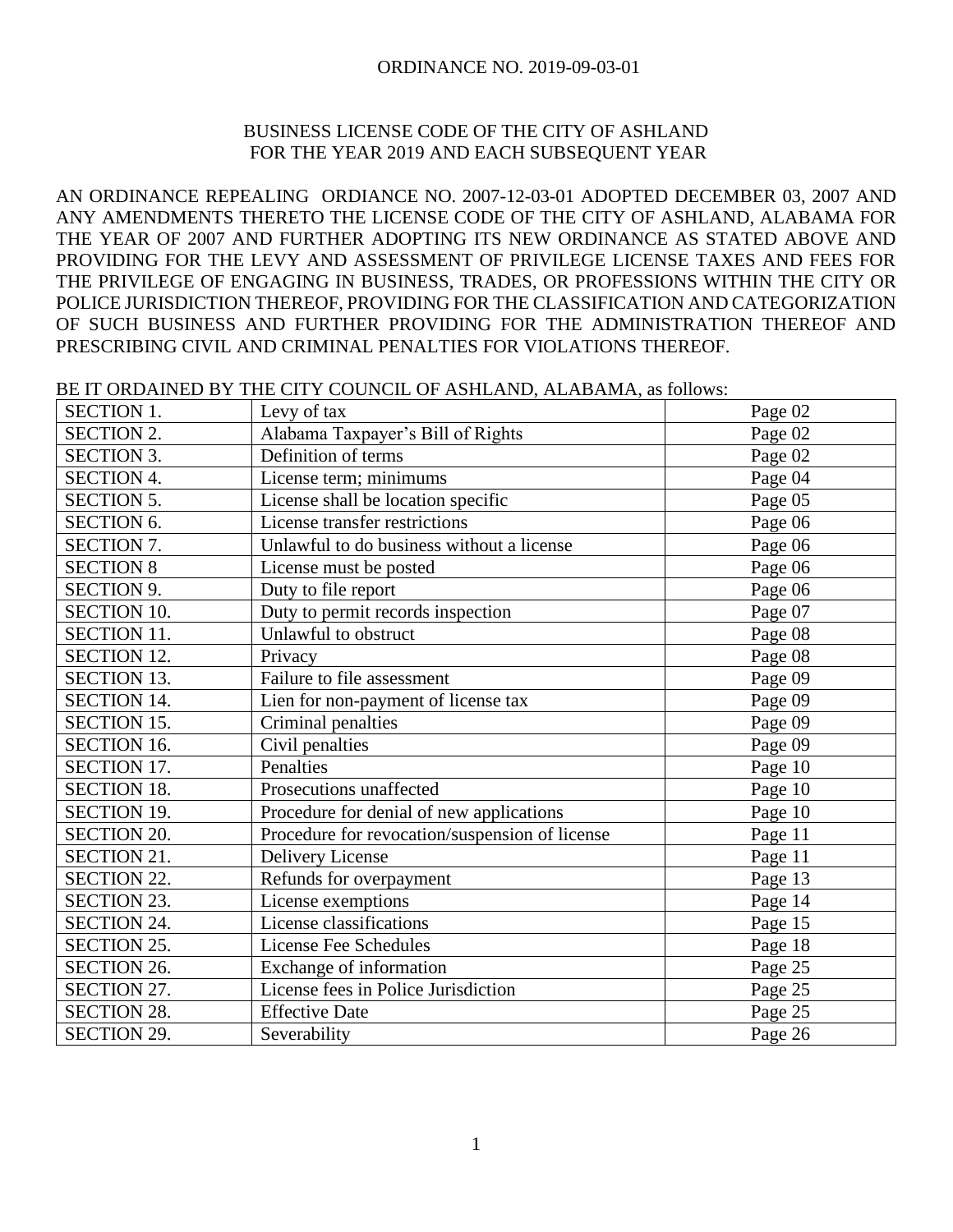## **SECTION 1. Levy of License Tax**

Pursuant to the *Code of Alabama* and in accordance with the *Municipal Business License Reform Act of 2006* (Act No. 2006-586), the following is hereby declared to be and is adopted as the business license code and schedule for the City of Ashland for the year beginning October 01, 2019, and for each subsequent year thereafter. There is hereby levied and assessed a business license fee for the privilege of doing any king of business, trade, profession or other activity in the corporate limits or police jurisdiction of the City of Ashland.

The levy of the tax, the powers authorized for administration, collection and enforcement of the Ashland privilege license tax and the related definitions shall be as specified not only by the *Code of Alabama* as amended by the *Municipal Business License Reform Act of 2006 (Act. No. 2006-586.)*, but also as the same may be further amended by actions of the State Legislature to include additional mandatory requirements relating to business licenses.

### **SECTION 2. Alabama Taxpayers' Bill of Rights and Uniform Revenue Procedures Act**

As authorized by State Code Sec.  $11-51-191(g)(5)c$ , all privilege license taxes levied by the City of Ashland shall be subject to the provisions of State Code Sec. 11-51-191.

## **SECTION 3. Definitions**

Unless the context clearly requires otherwise, the following terms shall have the following meaning as set forth below:

BUSINESS. Any commercial or industrial activity or any enterprise, trade, profession, occupation, or livelihood, whether or not carried on for gain or profit, and whether or not engaged in as principal or as an independent contractor, which engaged in, or caused to be engaged in, within a municipality.

BUSINESS LICENSE. An annual issued by the municipality for the privilege of doing any kind of business trade, profession, or any other activity in the municipality, which document required to be conspicuously posted or displayed except to the extent the taxpayer's business license tax or other financial information is listed thereon.

BUSINESS LICENSE REMITTANCE FORM. Any business license return, renewal, reminder notice, or writing on which the taxpayer calculates the business license tax liability for all or part of the license year and remits the amount so calculated with the form.

CITY. The City of Ashland, Alabama.

DEPARTMENT or DEPARTMENT OF REVENUE. The Alabama Department of Revenue, and created under Section 40-2-1 et seq.

DESIGNEE. An agent or employee of the municipality authorized to administer or collect, or both the municipality's business license taxes, which may include another taxing jurisdiction, the Department of Revenue, or a "private auditing or collection firm" as defined in Section 40-2A-3 of the *Code of Alabama.*

GROSS RECEIPTS. The measure of any and all receipts of a business from whatever source derived, to the maximum extent permitted by applicable laws and constitutional provisions, to be used in calculating the amount due for a business license. Provided, however, that: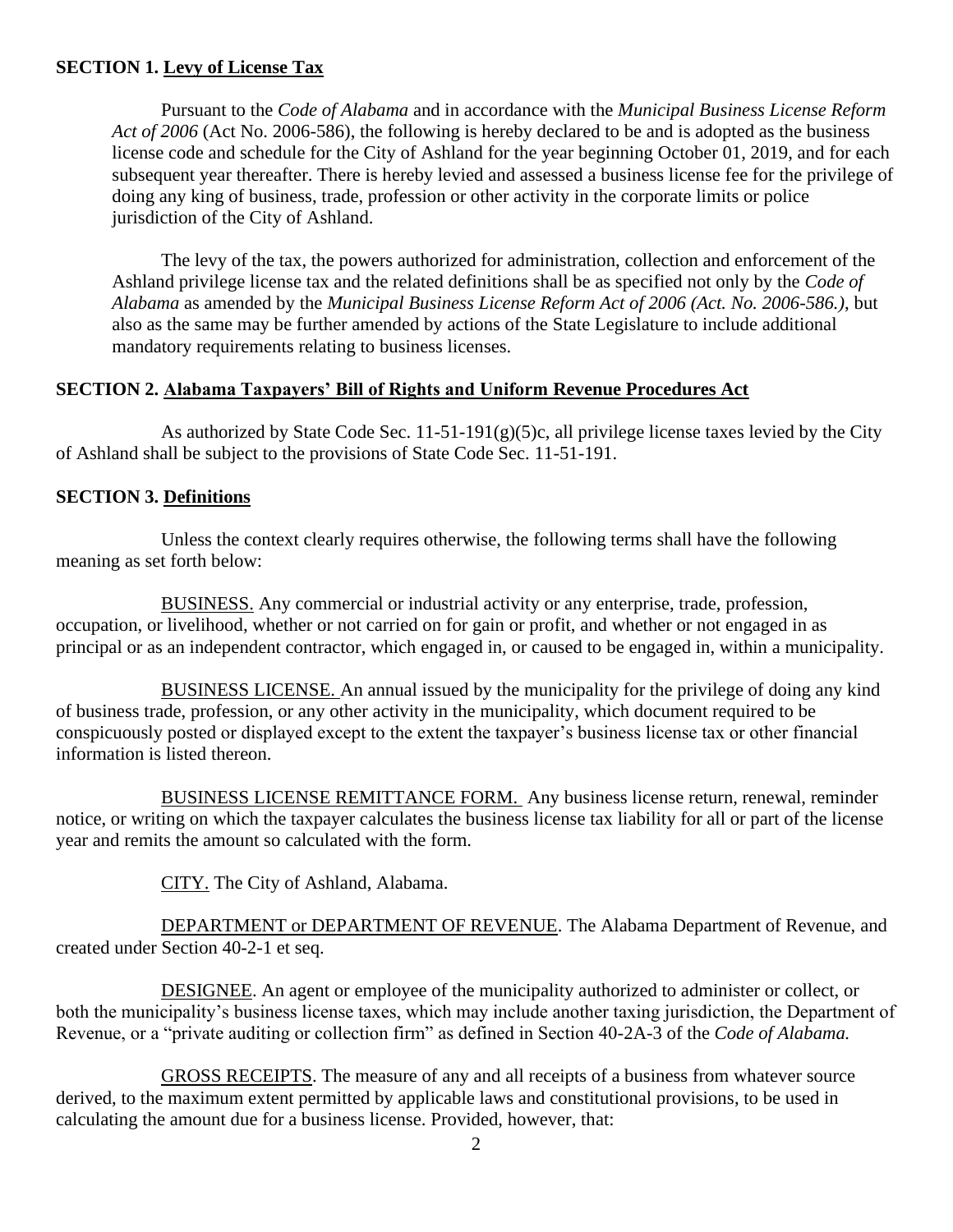- (a) Gross receipts shall not include any of the following taxes collected by the business on behalf of any taxing jurisdiction or the federal government: All taxes which are imposed on the ultimate consumer, collected by the taxpayer and remitted by or on behalf of the taxpayer to the taxing authority, whether state, local, or federal, including utility gross receipts levied pursuant to Article 3, Chapter 21, Title 40, license taxes levied pursuant to Article 2, Chapter 21, Title 40; or reimbursements to professional employer organizations of federal, state, or local payroll taxes or unemployment insurance contributions; but no other deductions or exclusions form gross receipts shall be allowed except as provided in this article.
- (b) A different basis for calculating the business license may be used by the municipality with respect to certain categories of taxpayers as prescribed in Section 11-51-90B.
- (c) For a utility or other entity described in Section 11-51-129, gross receipts shall be limited to the gross receipts derived from the retain furnishing of utility services within the municipality during the preceding year that are taxed under Article 3 of Chapter 21 of Title 40, except that nothing herein shall affect any existing contract or agreement between a municipality and a utility or other entity. The gross receipts derived from the furnishing of utility services shall not be subject to further business license taxation by the municipality.
- (d) Gross receipts shall not include dividends or other distributions received by a corporation, or proceeds form borrowing, the sale of a capital asset, the repayment of the principal portion of a loan, the issuance of stock or other equity investments, or capital contributions, or the undistributed earnings of subsidiary entities.

 LICENSE FORM. Any business license application form, renewal reminder notice, license remittance form, or business license return by whatever name called.

 LICENSE OFFICER or MUNICIPAL LICENSE OFFICER. The municipal employee charged by the municipality with the primary responsibility of administering the municipality's business license tax ordinance and related matters thereto.

LICENSE YEAR. The calendar year.

MUNICIPALITY. Any town or city in this state that levies a business license tax from time to time. The term shall also include the town's or city's police jurisdiction, where the business license tax is levies in the police jurisdiction.

PERSON. Any individual, association, estate, trust, partnership, limited liability company, corporation, or other entity of any kind, except for any nonprofit corporation formed under the laws of Alabama which is operated to enable municipalities that become members of such nonprofit corporations to finance or refinance capital projects and related undertakings, on a cooperative basis, and whose board of directors or other governing body consists primarily of elected officials of the municipality.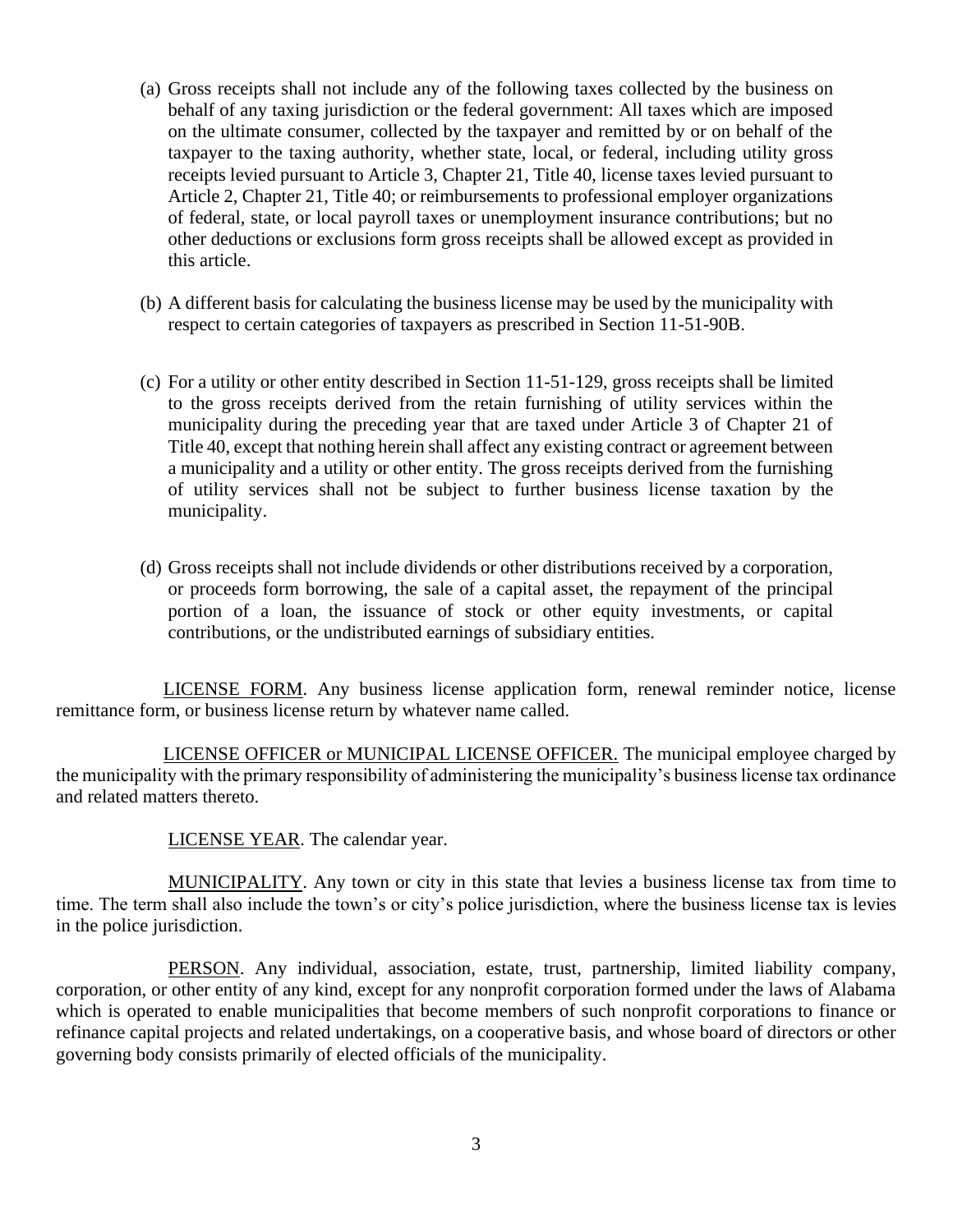TAXING JURISDICTION. Any municipality that levies a business license tax, whether or not a business license tax is levied within its police jurisdiction, or the Department of Revenue acting as agent on behalf of a municipality pursuant to Section 11-51-180 et seq., as the context requires.

TAXPAYER. Any person subject to or liable under this chapter for any business license tax; and any person required to file a return with respect to, or pay or remit the business license tax levied under this chapter or to report any information or value to the taxing jurisdiction; or any person required to obtain, or who holds any interest in, any business license issued by the taxing jurisdiction; or any person that may be affected by any act or refusal to act by the taxing jurisdiction under this chapter, or to keep any required by this chapter.

U.S.C. The applicable title and section of the United States Code, as amended from time to time.

OTHER TERMS. Other capitalized or specialized terms used in this ordinance, and not defined above shall have the same meanings ascribed to them in Section 40-2A-3, of the *Code of Alabama,* unless the context therein otherwise specifies.

## **SECTION 4. License term; minimums**

The license term and the minimum amount for a business are as follows:

- (a) *Full Year.* Every person who commences business before the first day of July shall be subject to and shall pay the annual license for such business in full.
- (b) *Half Year*. Every person who commences business on or after July  $1<sup>st</sup>$ , shall be subject to and shall pay one-half (1/2) the annual license for such business for that calendar year.
- (c) *Issue Fee.* For each license there shall be an issue fee collected of ten dollars (\$10.00) and said issue fee shall be collected in the same manner as the license tax. *(Ordinance 2007-12-03-01)*
- (d) *Annual Renewal*. Except as provided in subsection (i) or (ii), the business license shall be renewed annually on or before the  $31<sup>st</sup>$  day on January each year. (i) If the due date for payment of any business license falls on a weekend or a holiday

recognized by the municipality from time to time, the due date shall automatically be extended until the next business day.

(ii) Insurance company annual license renewals shall be renewed in accordance with Section 11-51-122 of the *Code of Alabama* which states that each year, each insurance company shall furnish the municipality a statement in writing duly certified showing the full and true amount of gross premiums received during the preceding year and shall accompany such statement with the amount of license tax due according to the licensing schedule. Failure to furnish such statement or to pay such sum shall subject the company and its agents to those penalties as prescribed for doing business without a license as provided for in the municipal code.

(iii) On or before December 31 of each year, a renewal reminder shall be mailed to each licensee that purchases a business license during the current year. Said renewal notice shall be mailed via regular U.S. mail to the licensee's last known address of record with the municipality. Licensees are required to furnish the municipality any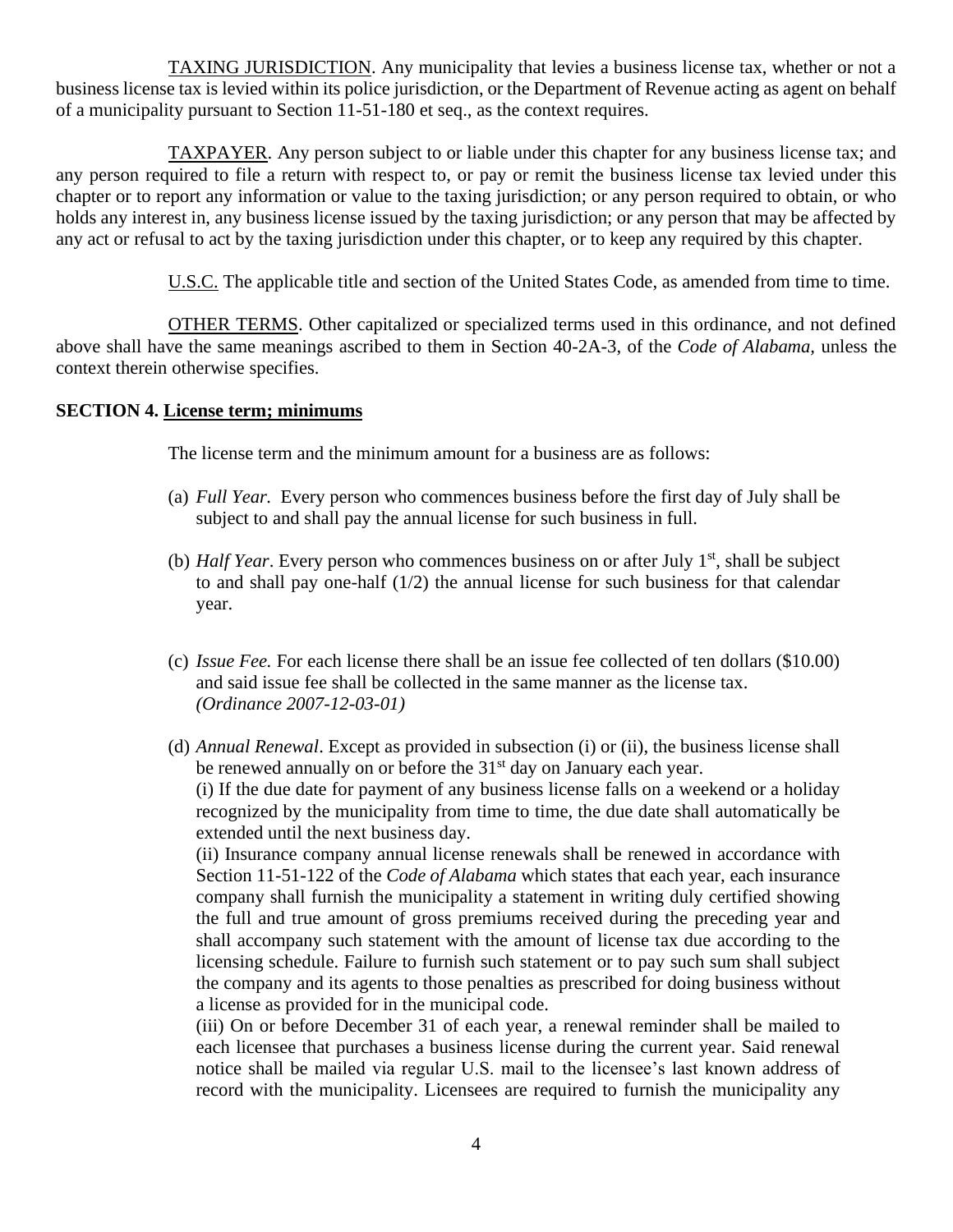address change for their business prior to December  $1<sup>st</sup>$  in order for them to receive their notice.

(iv) Business License renewal payments received by the municipality shall be applied to the current renewal year only when any and other depts the licensee owes to the municipality are first paid in full. No business license shall be issued if the current renewal payment does not meet said prior obligations and the current renewal. Failure to pay such sums subject the licensee and its agents to those penalties as prescribed for doing business without a license provided for the municipal code.

## **SECTION 5. License shall be location specific**

- (a) For each place at which any business is carried on, a separate license shall be paid, and any person desiring to engage in any business for which a license is required shall designate the place at which business is carried on, and the license to be issued shall designate such place, and such license shall authorize the carrying on of such business only at the place designated. In the event the business relocates to a different location, the business owner must notify the license officer for the City of the relocation and with approval of the governing body, an updated license shall be issued to reflect the address of the new location. In no event shall a license for a specific location be valid for two (2) separate locations.
- (b) Every person dealing in two or more of the articles, or engaging in two or more of the businesses, vocations, occupations, or professions scheduled herein, shall take out and pay for a license for each line of business.
- (c) A taxpayer subject to the license authorized by this ordinance that is engaged in business in other municipalities, may account for its gross receipts so that part of its gross receipts attributable to its branch offices will not be subject to the business license imposed by this ordinance. To establish a bona fide branch office, the taxpayer must demonstrate proof of all following criteria:
	- (i) The taxpayer must demonstrate the continuing existence of an actual facility located outside the police jurisdiction in which its principal business office is located, such as a retail store, outlet, business office, showroom, or warehouse, to which employees and/or independent contractors are assigned or located during regular normal working hours.
	- (ii) The taxpayer must maintain books and records, which reasonably indicate a segregation or allocation of the taxpayer's gross receipts to the particular facility or facilities.
	- (iii) The taxpayer must provide proof that separate telephone listing, signs, and other indications of its separate activity are in existence.
	- (iv) Billing and/or collection activities relating to the business conducted at the branch office or offices are performed by an employee or other representative, of the taxpayer who has such responsibility for the branch office.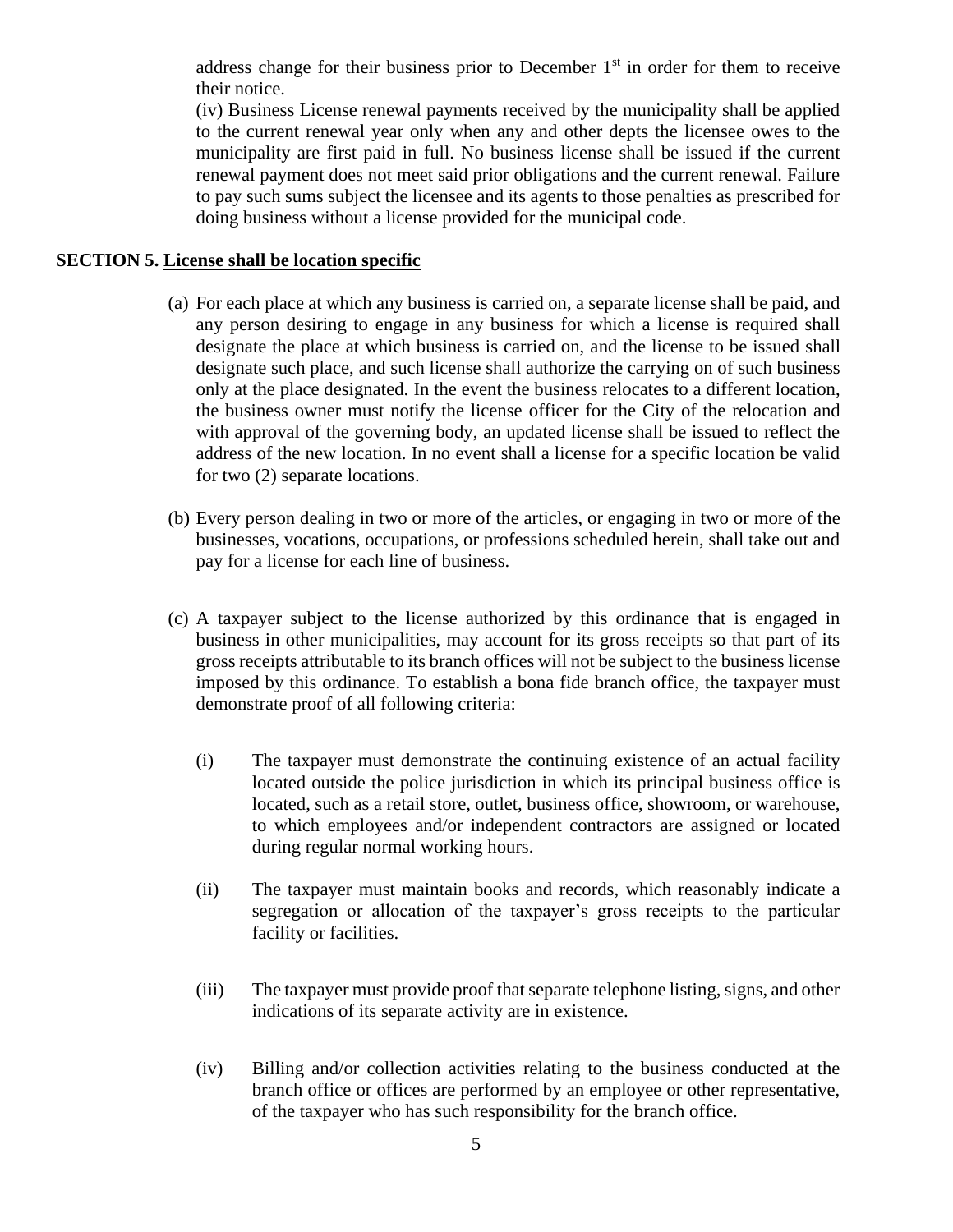- (v) All business claimed by a branch office or offices must be conducted by and through said office or offices.
- (vi) The taxpayer must supply proof that all applicable business licenses with respect to the branch office or offices have been issued.
- (d) Nothing herein shall be construed as exempting businesses from payment of a license on the basis of lack of physical location.

#### **SECTION 6. Restriction on transfer of license**

No license shall be transferred from one taxpayer to another. Provided that a mere change of name or ownership of a taxpayer that is a corporation, partnership, limited liability company or other form of legal entity now or hereafter recognized by the laws of Alabama shall not constitute a transfer for purposes of this chapter, unless the change requires the taxpayer to obtain a new federal employer identification number or Department of Revenue taxpayer identification number.

#### **SECTION 7. Unlawful to do business without a license**

It shall be unlawful for any person, taxpayer, or agent of a person or taxpayer to engage in businesses or vocations in the municipality for which a license is required without first having procured a license. A violation of this division of the ordinance passed hereunder fixing a license shall punishable by a fine not to exceed the sum of five hundred (\$500.00) for each offense, and if a willful violation, by imprisonment, not to exceed six months, or both at the discretion of the court trying the same. Each day shall constitute a separate offense.

#### **SECTION 8. License must be posted**

Every license shall be posed in a conspicuous place, where said business, trade or occupation is carried on, and the holder of the license shall immediately show same to the designee of the municipality upon being requested to do so.

#### **SECTION 9. Duty to file report**

- (a) It shall be the duty every person subject to such license tax to render to the municipality on such forms as may be required, a sworn statement showing the total business done, amount of sales, gross receipts and gross sales, stock, value of furniture and other equipment, capital invested, number of helpers or employees, amount of space occupied, or other factor described in the schedule, one or several, as the case may require, for the ascertainment of the classification of such person for license taxation purposes and the correct amount of license tax to which he is subject.
- (b) If the municipality determines that the amount of business license tax reported on or remitted with an y business license remittance form is incorrect, if no business licenses remittance form is filed within the time prescribed, or if the information provided on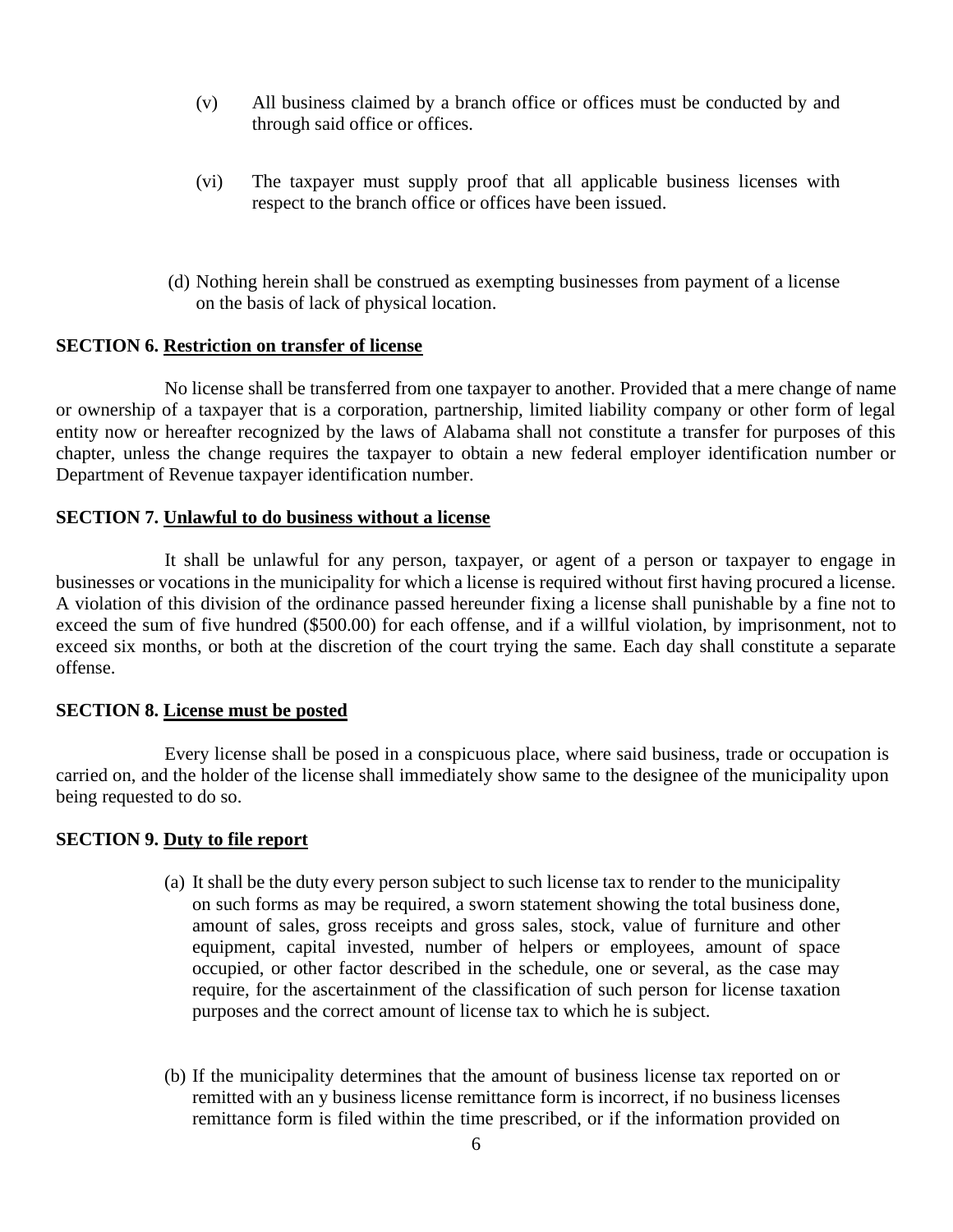the form is insufficient to allow the taxing jurisdiction to determine the proper amount of business license tax due, the municipality shall calculate the correct amount of the tax based on the most accurate and complete information reasonably obtainable and enter a preliminary assessment for the correct amount of business license tax, including any applicable penalty.

- (c) The municipality shall promptly mail a copy of any preliminary assessment to the taxpayer's last known address by either first class U.S. mail or certified U.S. mail with return receipt requested, or, in the sole discretion of the municipality, deliver the preliminary assessment to the taxpayer by personal delivery.
- (d) If the amount of business license tax remitted by the taxpayer is undisputed by the municipality, or if the taxpayer consents to the amount of any deficiently or preliminary assessment in writing, the municipality shall enter a final assessment for the amount of tax due, plus any applicable penalty.
- (e) (1) If a taxpayer disagrees with a preliminary assessment as entered by the taxing jurisdiction, the taxpayer shall file a petition for review with the municipal license officer within 30 days from the date of entry of the preliminary assessment setting out the specific objections to the preliminary assessment. If a petition for review is timely filed, the license officer of the municipality shall schedule a conference with the taxpayer for the purpose of allowing the taxpayer or its representative and the representatives of the municipality to present their respective positions, discuss any omissions or errors, and to attempt to agree upon any changes or modifications to their respective positions.

(2) If a petition for review is not timely filed, or is timely filed, and upon further review the license officer determines that the preliminary assessment is due to be upheld in whole or in part, the municipality may make the assessment final in the amount of business license tax due as computed by the license officer, with applicable penalty computed to the date of entry of the final assessment. The license officer shall, whenever practicable, complete his or her review of the taxpayer's petition for review and applicable law within 90 days following the later of the date filing of the petition or the conference, if any.

(3) A copy of the final assessment shall promptly be mailed to the taxpayer's last known address (i) either by first class U.S. mail or certified U.S. mail with return receipt requested in the case of assessments of business tax of five hundred dollars (\$500.00) or less, or (ii) by certified U.S. mail with return receipt requested in the case of assessments of business license tax of more than five hundred (\$500.00). In either case, at the option of the taxing jurisdiction a copy of the final assessment may be delivered to the taxpayer by personal delivery. The final assessment shall include a statement informing the taxpayer of his or her right to appeal the final assessment to circuit court within 30 days from the date of the entry of the final assessment.

## **SECTION 10. Duty to permit inspection and produce records**

Upon demand by the designee of the municipality, it shall be the duty of all licensees to: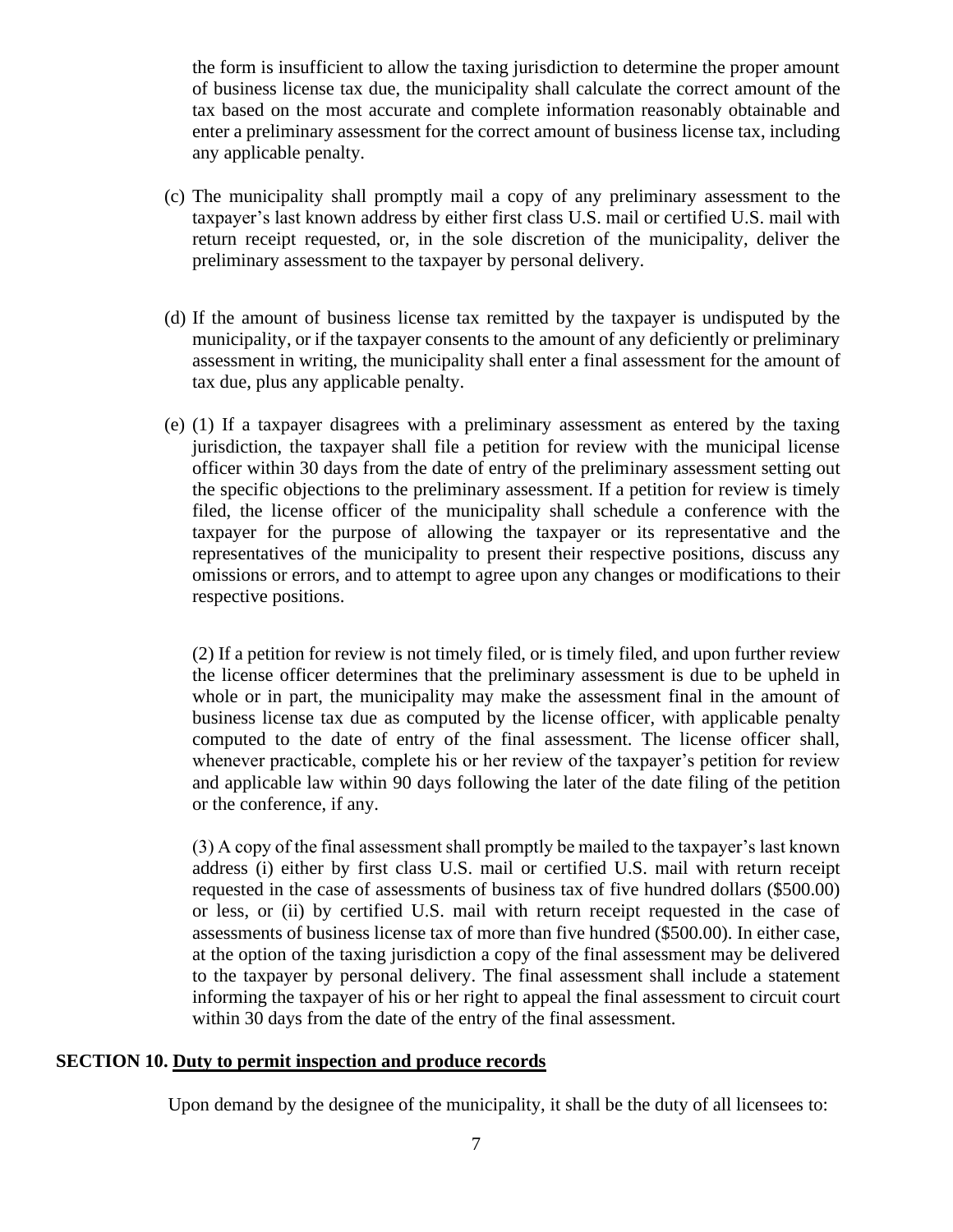- (a) Permit the designee of the municipality to enter the business and to inspect all portions of his place or places or business for the purposes of enabling said municipal designee to gain such information as may be necessary or convenient for determining the proper license classification, and determining the correct of amount of license tax;
- (b) To furnish information during reasonable business hours, at the licensee's place of business, in the municipality or the police jurisdiction, all books of account, invoices, papers, reports, and memoranda containing entries showing amount of purchases, sales receipts, inventory, and other information from which correct license tax classification of such person may be ascertained and the correct amount of license tax to which he is subject may be determined, including exhibition of bank deposit books, bank statements, copies of sales tax returns to the State of Alabama, copies of Alabama income tax returns and federal income tax returns.

### **SECTION 11. Unlawful to obstruct**

It shall be unlawful for any person, or for any agent, servant, or employee of such person, to fail or refuse to perform any duty imposed by this ordinance; nor shall any person, agent, servant, or employee of such person obstruct, or interfere with the designee of the municipality in carrying out the purposes of the ordinance.

#### **SECTION 12. Privacy**

- (a) It shall be unlawful for any person connected with the administration of this ordinance to divulge any information obtained by him/her in the course of inspection and examination of the books, papers, reports, and memoranda of the taxpayer made pursuant to the provision of this ordinance, except to the mayor, the municipal attorney, or others authorized by law to receive such information described herein.
- (b) It shall be unlawful for any person to print, publish, or divulge, without the written permission or approval of the taxpayer, the license form of any taxpayer or any part of the license form or any information secured in arriving at the amount of tax or value reported, for any purpose other than the proper administration of any matter administered by the taxing jurisdiction, or upon order of any court, or as otherwise allowed in this ordinance.
- (c) Nothing herein shall prohibit the disclosure of the fact that a taxpayer has or has not purchased a business license. Statistical information pertaining to taxes may be disclosed to the city council upon their written request through the Mayor's office. It shall be unlawful for any person to violate the provisions of this section.

#### **SECTION 13. Failure to file assessment**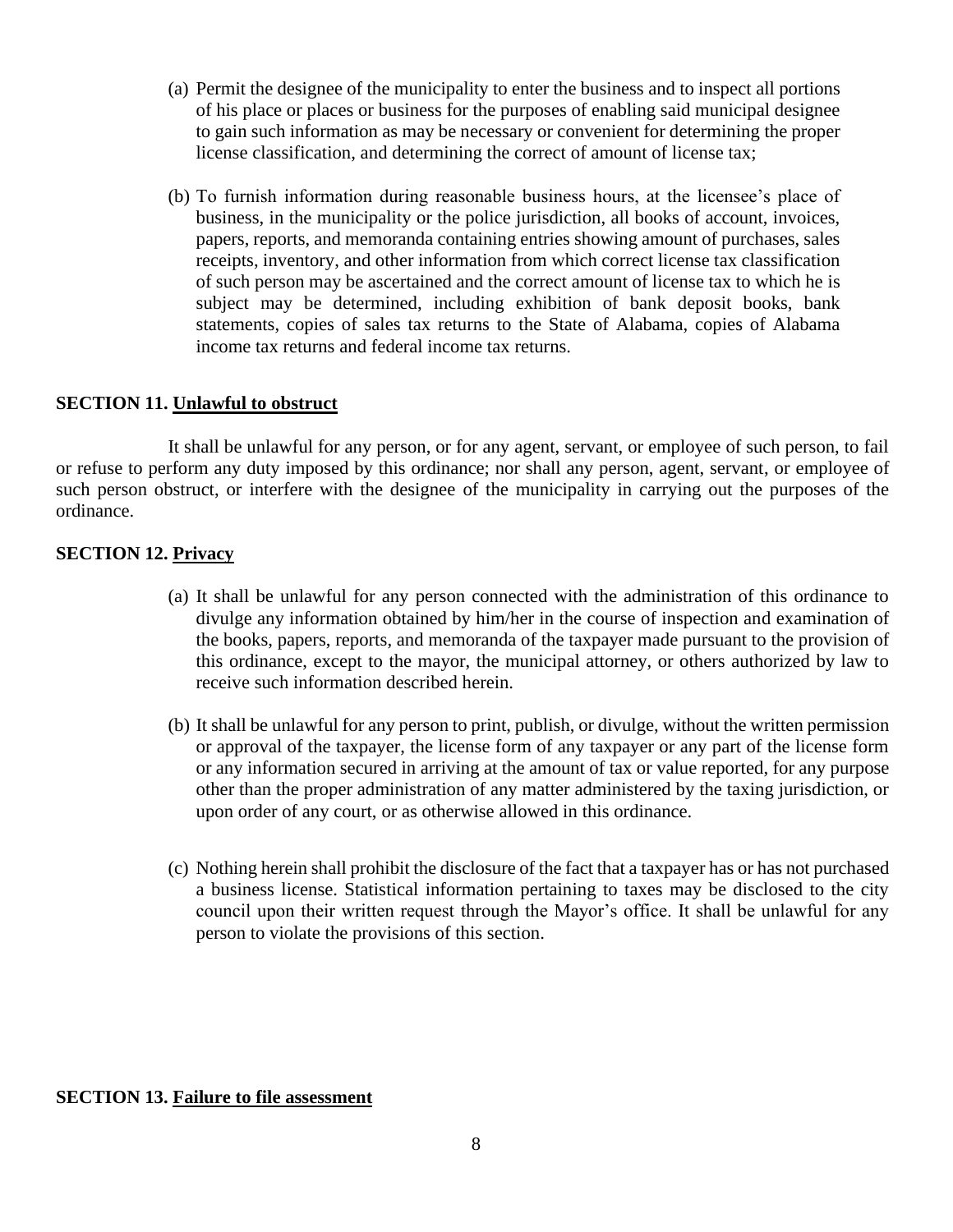- (a) In any case where a person subject to paying a license tax as provided herein fails to do so, the municipal designee shall be authorized to assess and determine the amount of license taxes due using the best information available either by return filed or by other means.
- (b) The taxpayer shall be notified by registered or certified mail, or by personal service, or the amount of any such assessment, and of his right to appear before the municipal governing body on a day named not less than twenty (20) days from the date of notice and to show cause why such assessment shall not be made final. Such appearance may be made by agent or attorney.
- (c) If no showing is made on or before the date fixed in such notice, or if such showing is not sufficient in the judgement of the municipality, such assessment shall be made final in the amount originally fixed, or such other amount as is determined by the municipality to be correct. If upon such hearing the municipal designee finds a different amount due than the originally assessed, he or she shall make the assessment final in the correct amount, and in all cases shall notify the taxpayer of the assessment as finally fixed.
- (d) A notice by the U.S. mail, addressed to the taxpayer's last known place of business, shall be sufficient. Any assessment made by the designee of the municipality shall be prima facie correct upon any appeal.

### **SECTION 14. Lien for non-payment of license tax**

On all property, both real and personal, used in the business, the municipality shall have a lien for such license, which lien shall attach as of the date when the license is due, as allowed by the *Code f Alabama,*  Section 11-51-44 (1975).

## **SECTION 15. Criminal penalties**

Any person found guilty of violating any or the provisions of this ordinance shall be fined in an amount not less than fifty dollars (\$50.00) and not more than five hundred dollars (\$500.00), and may also be sentenced to imprisonment for a period of not exceeding six (6) months, in the discretion of the court trying the case, and violations on separate days shall each constitute a separate offense.

#### **SECTION 16. Civil penalties**

In addition to the remedies provided by *Code of Alabama*, Section 11-51-150 (1975) et seq., the continued or recurrent performance of any act or acts within the corporate limits or within its police jurisdiction for which a license may be revoked or suspended under this ordinance is hereby declared to be detrimental to the health, safety, comfort, and convenience of the public and is a nuisance. The municipality, as an additional or alternative remedy, may institute injunctive proceeding in a court of competent jurisdiction to abate the same.

#### **SECTION 17. Penalties**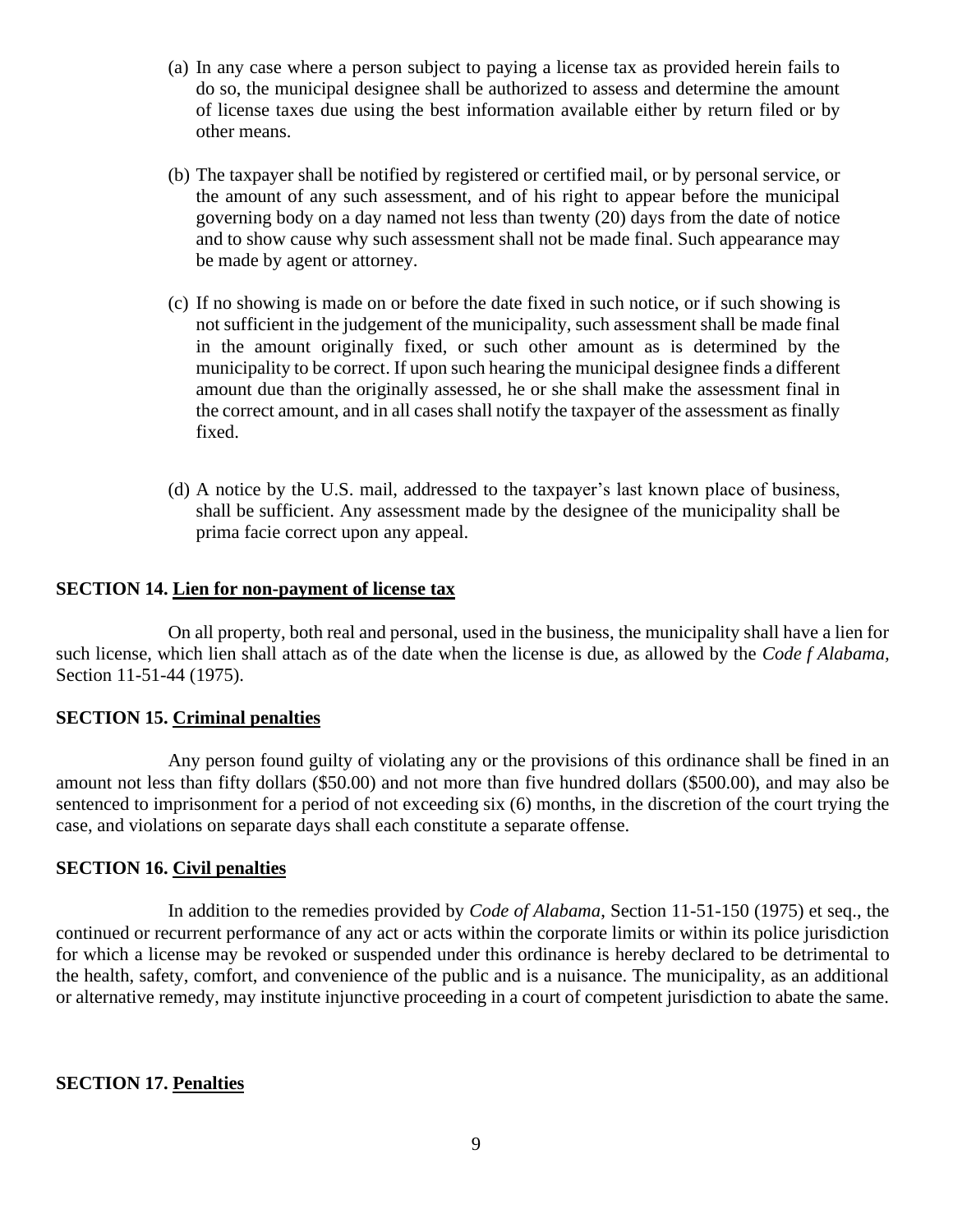- (a) All licenses not paid within thirty (30) days from the date they fall due shall be increased by fifteen (15) present for the first thirty (30) days they shall be delinquent, and shall be measured by an additional fifteen (15) percent for a delinquency of sixty (60) or more days, but this provision shall not be deemed to authorize the delay of (30) days in the payment of the license due, which may be enforced at once.
- (b) In the case of person who began business on or after the first day of the calendar year, the license for such "new business" shall be increased by fifteen (15) percent for the first fifteen (15) days they shall be delinquent, and shall be measured by an additional fifteen (15) percent for a delinquency of forty-five (45) days or more.

### **SECTION 18. Prosecutions unaffected**

The adoption of this ordinance shall not in any manner affect any prosecution of any act illegally done contrary to the provisions of any ordinance now or heretofore in existence, and every such prosecution, whether begun before or after the enactment of this article shall be governed by the law under which the offense was committed; nor shall a prosecution, or the right to prosecute, for the recovery of any penalty or the enforcement of any forfeiture be in any manner affected by the adoption of this ordinance; nor shall any civil action or cause of action existing prior to or at the time of the adoption of this ordinance be affected in any manner by its adoption.

## **SECTION 19. Procedure for denial of new application**

- (a) The municipal designee shall have the authority to investigate all applications and may refer any application to the municipal governing body for a determination of whether such license should or should not be issued.
- (b) If the municipal governing body denies the issuance of any license referred to it, the city clerk shall promptly notify the applicant of the municipal governing body's decision.
- (c) If said applicant desires to appear before the municipal governing body to show cause why said license should be issued, he shall file a written notice with the municipal clerk, said notice to be filed within two (2) weeks from the date of mailing by the city clerk of the notice of the denial of such license by the municipal governing body.
- (d) Upon receipt of said notice the city clerk shall promptly schedule a hearing, to be held within fifteen (15) days form the date of receipt of such notice, before the municipal governing body shall give the notice of the date, time, and place of said hearing to the applicant.
- (e) The applicant shall be given the opportunity to appear personally, or through his counsel, or both, and the municipal governing body shall proceed to hear any evidence which may be presented both for and against the issuance of said license.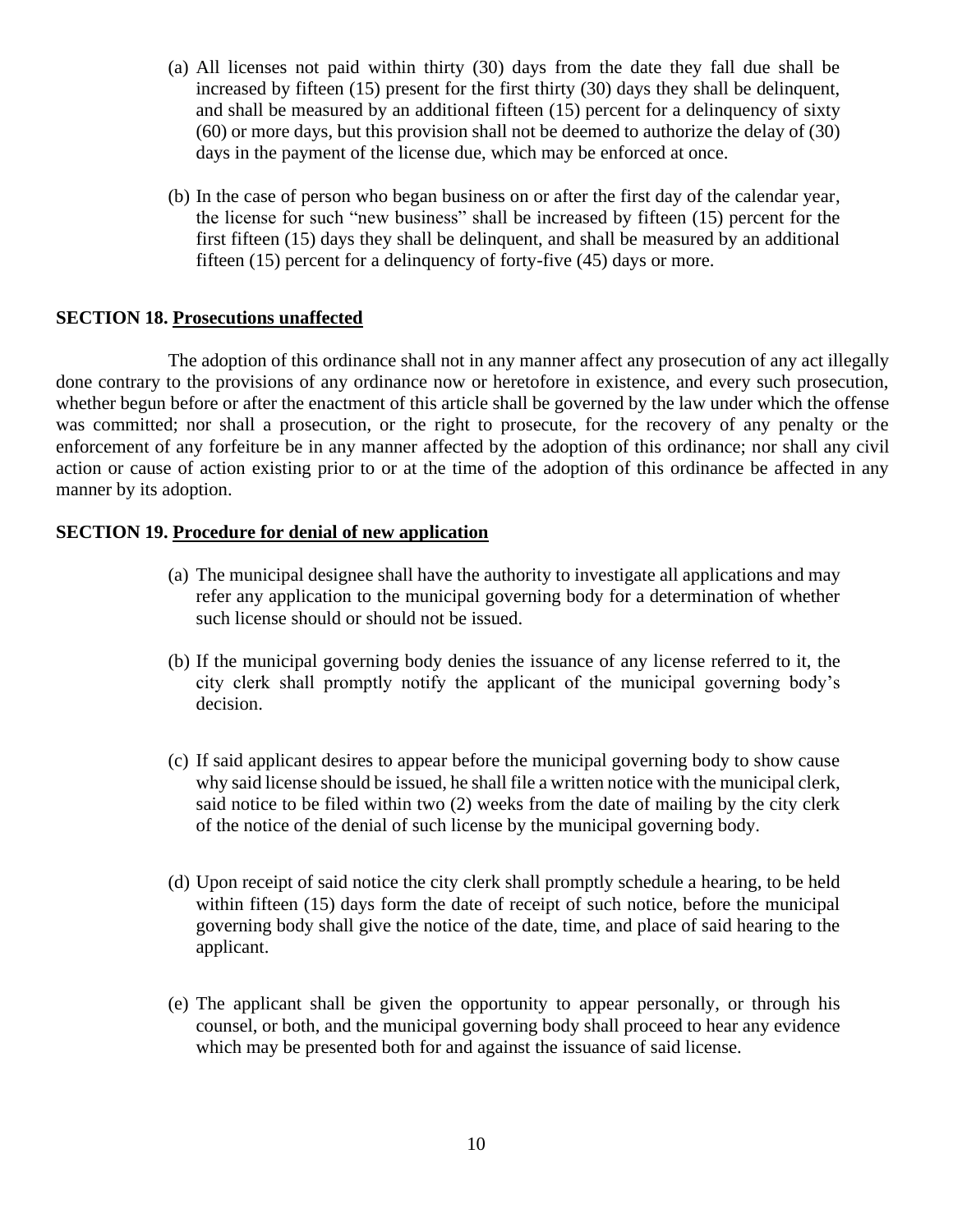(f) If the municipal governing body determines from the evidence presented that in order to either provide for the safety, preserve the health, promote the prosperity, or improve the morals, orders, comfort, and convenience of the inhabitants of the municipality said license should not be granted, it shall enter an order to that effect; otherwise, said license shall be ordered issued upon payment of any required license fees.

## **SECTION 20. Procedure for revocation or suspension of license**

- (a) Any lawful license issued to any person to conduct any business shall be subject to revocation by the municipal governing body for the violation by the licensees, his agent, servant, or employee of any provision of this ordinance or of any ordinance of the municipality, or any statute of the State of Alabama relating to the business for which such license is issued; and shall also be subject to revocation by the municipal governing body if the licensee, his agent, servant, or employee under color of such license violates or aids or abets in violating or knowingly permits or suffers to be violated any penal ordinance of the municipality or any criminal law of the State of Alabama; and shall also be subject to revocation by the municipal governing body if, in connection with the issuance or renewal of any license, the licensee or his agent filed or caused to be filed any application, affidavit, statement, certification, book, or any other date containing any false, deceptive, or other misleading information or omission of material fact.
- (b) The conditions hereinabove set forth as grounds for the revocation of a license shall also constitute grounds for refusing to renew a license.
- (c) The municipal governing body shall set a time for hearing on the matter of revoking or refusing to renew a license; and a notice of such hearing shall be given to the licensee, or the applicant for renewal, as the case may be, at least ten (10) days before the day set for said hearing. At the hearing the municipal governing body shall hear all evidence offered by any party and all evidence that may be presented bearing upon the question of revocation or the refusal that may be presented bearing up on the question of revocation or the refusal of renewal, as the case may be.

# **SECTION 21. Delivery License**

- (a) In lieu of any other type of license, a taxpayer may at its option purchase for \$100.00 plus the issuance fee, a delivery license for the privilege of delivering its merchandise in the municipality if the taxpayer meets all the following criteria provided by *Code of Alabama*  Section 11-51-194:
	- (1) Other than delivers, the taxpayer had no other physical presence within the municipality or its police jurisdiction;
	- (2) The taxpayer conducts no other business in the municipality other than delivering merchandise and performing the requisite set-up and installation of said merchandise;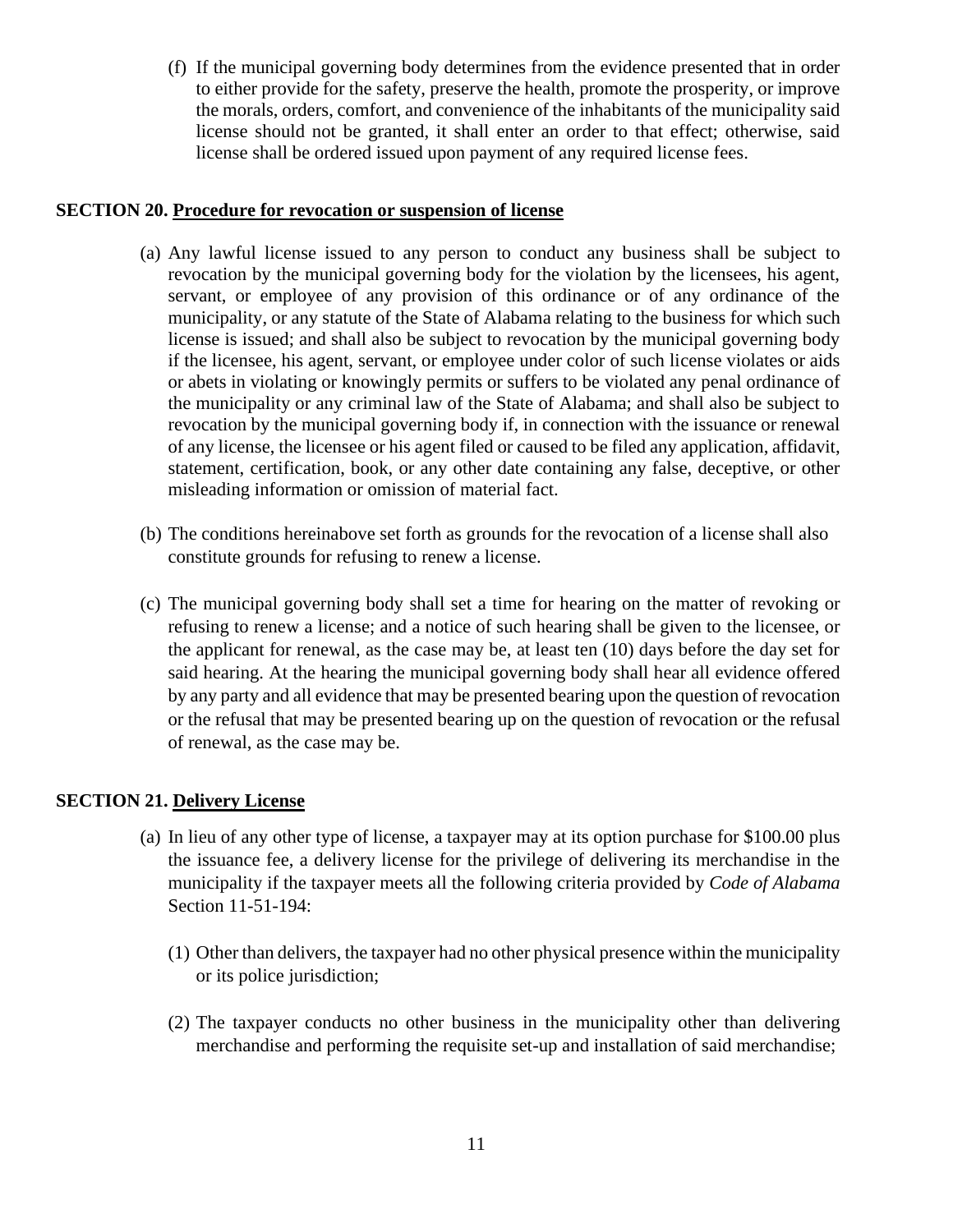- (3) Such delivery and set-up and installation are performed by the taxpayer's employees or agents, concerns the taxpayer's own merchandise in that municipality, and is done by means of delivery vehicles owned, leased, or contracted by the taxpayer;
- (4) The gross receipts derived from the sale of any requisite set-up or installation of all merchandise exceeds ten thousand dollars (\$10,000.00) but does not exceed one hundred fifty thousand dollars (\$150,000.00) during the license year if the gross receipts exceeds one hundred fifty thousand dollars (\$150, 000.00) the taxpayer shall notify the municipality within 45 days and must purchase an appropriate license from the municipality and may be subject to a penalty not to exceed ten (\$10.00);
- (5) Any set-up or installation shall relate only to (i) that required by contract between the taxpayer and the customer or as may be required by state or local law, and (ii) the merchandise so delivered.
- (6) If at any time during the current license year the taxpayer fails to meet any of the above stated criteria, then within 10 days after any said criteria have been violated or exceeded, the taxpayer shall purchase all appropriate business licenses form the municipality for the entire license year without regard to this section.
- (b) Mere delivery of the taxpayer's merchandise by common carrier shall not allow the municipality to assess a business license tax against the taxpayer, by the gross receipts derived from any sale and delivery accomplished by means of a common carrier shall be counted from any sale and delivery accomplished by means of common carrier shall be counted against the one hundred fifty thousand (\$150, 000.00) limitation described in the preceding section if the taxpayer also during the same license year sell and delivers into the taxing jurisdiction using a delivery vehicle other than a common carrier.
- (c) A common carrier, contract carrier, or similar delivery service making deliveries on behalf of others shall not be entitled to purchase a delivery license.
- (d) The delivery license shall be calculated in arrears, based on related gross receipts during the preceding license year.
- (e) The purchase of a delivery license shall not, in and of itself, establish nexus between the taxpayer and the municipality for the purposes of taxes levied by or under the authority of Title 40 of the *Code of Alabama* or other provisions of law, nor does the purchase of a delivery license conclusively determine that nexus does not exist between the taxpayer and the municipality.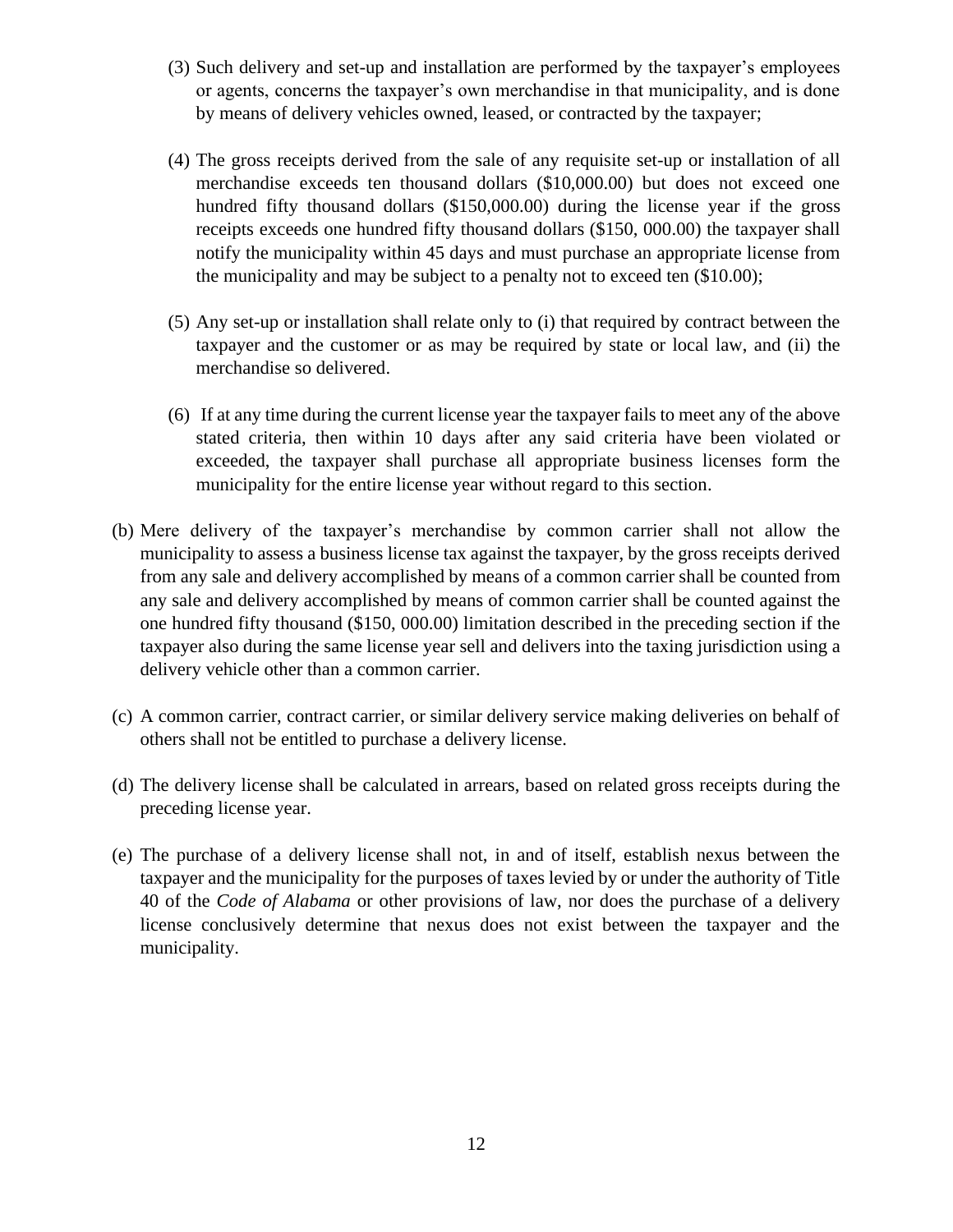## **SECTION 22. Refunds on overpayments**

- (a) Any taxpayer may file a petition for refund with the municipality for any overpayment or business license tax erroneously paid to the municipality. If a final assessment for the tax has been entered by the municipality, a petition for refund of all or a portion of the tax may be filed only if the final assessment has been paid in full prior to or simultaneously with the filling of the petition for refund.
- (b) A petition for refund shall be filed with the municipality within two years form the date of payment of the business license tax, which is the subject of the petition.
- (c) The municipality shall either grant or deny a petition for refund within six months from the date the petition is filed, unless the period is extended by written agreement of the taxpayer and the municipality. The taxpayer shall be notified of the municipality's decision concerning the petition for refund by first call U.S. mail or by certified U.S. mail, return receipt requested, sent to the taxpayer's last known address. If the municipality fails to grant a full refund within the time provided herein, the refund petition shall be deemed to be denied.
- (d) If the petition is granted or the municipality or a court otherwise determines that a refund is due, the overpayment shall be promptly refunded to the taxpayer by the municipality together with interest to the extent provided in Section 11-51-90 of the *Code of Alabama.* If the municipality determines that a refund is due, the amount of overpayment plus any interest due thereon may first be credited by the municipality against any outstanding tax liabilities due and owing by the taxpayer to the municipality, and the balance of any overpayment shall be promptly refunded to the taxpayer. If any refund or part thereof is credited to any other tax by the municipality, the taxpayer shall be provided with a written detail statement showing the amount of overpayment, the amount credited for payment to other taxes, and the resulting amount of the refund.
- (e) A taxpayer may appeal from the denial in whole or in part of a petition for refund by filing a notice of appeal with the clerk of the circuit court of the county in which the municipality denying the petition for refund is located. Said notice of appeal must be filed within two years from the date the petition was denied. The circuit court shall hear the appeal according to its own rules and procedures and shall determine the correct amount of refund due, if any. If an appeal is not filed with the appropriate circuit court within two years of the date the petition was denied, the appeal shall be dismissed for lack of jurisdiction.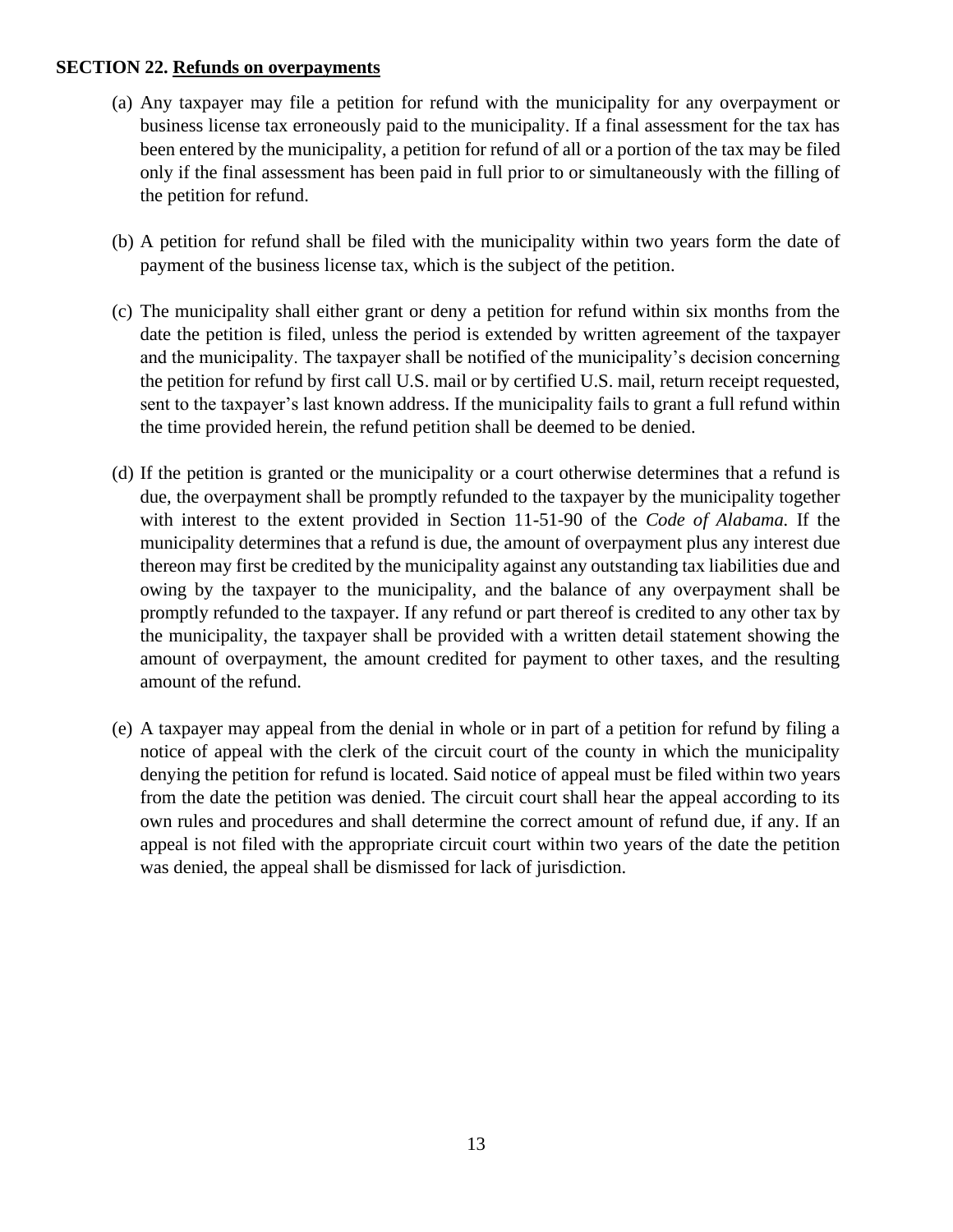# **SECTION 23. License Exemptions**

Exemptions from the payment of privilege license tax shall include:

- (a) Those business activities specifically exempted at the municipal level of government by a franchise contract, by state or federal law or by some other legal requirement superior to this license ordinance and only to the extent required by the same and;
- (b) Non-profit corporations authorized by such by the Internal Revenue Service and possessing documentation to prove such authorization.

## **SECTION 24. License classification**

North American Industrial Classification System (NAICS) identification (section/sub-sector) numbers are required as a part of the periodic reporting requirements for every business. For municipal business license purposes, each taxpayer must be minimally classified as required by State Code Sec. 11-51-90B. The descriptions listed beside each NAICS code incorporate examples of each category; however, these examples are not all inclusive. A business is classified and licensed based upon the business activity or activities which conducts within the City. Each business will be placed in the NAICS sector/sub-sector which best matches its activity or activities and shall pay a license tax based upon the corresponding schedule assigned to its description unless otherwise specified. The City may assign additional digits of each NAICS code for reporting purposes and proper administration of this ordinance.

| CODE   | 2017 NAICS TITLES/BUSINESS LICENSE CODES                                            | <b>SCHEDULE</b> |
|--------|-------------------------------------------------------------------------------------|-----------------|
| 113110 | <b>Forestry</b> -logging, forestry, timber track operations, timber mgt., tree      | B               |
|        | trimming, stump grinding                                                            |                 |
| 212311 | Mining-stone mining, quarrying                                                      | B               |
| 221122 | Utilities-electric power or light company (11-51-129)                               | G               |
| 221210 | Utilities- natural gas company                                                      | G               |
| 221310 | Utilities- water, sewage treatment, steam, and other                                | G               |
| 236220 | Contractors-general contractors, comm. bldg., residential, subdivision,             | B               |
|        | remodeling                                                                          |                 |
| 237110 | Contractors-specialty trade, water well drilling & irrigation                       | B               |
| 237990 | Contractors-heavy construction, highway, bridge, street, water, sewer,              | B               |
|        | underground cable and communication lines                                           |                 |
| 238110 | Contractors-specialty trade-concrete contractors                                    | B               |
| 238120 | <b>Contractors-</b> specialty trade- structural street erection                     | B               |
| 231130 | Contractors-specialty trade contractors- non-general & non heavy                    | $\bf{B}$        |
| 238140 | <b>Contractors-</b> specialty trade- masonry and stone contractors                  | B               |
| 238150 | <b>Contractors-</b> specialty trade- glass and glazing contractors                  | B               |
| 238160 | <b>Contractors-</b> specialty trade- roofing, siding & sheet metal (roofers license | B               |
|        | from HBLB required)                                                                 |                 |
| 238190 | Contractors- specialty trade-excavation and site development                        | B               |
| 238210 | Contractors- specialty trade-electrical contractors (copy of State                  | $\bf{B}$        |
|        | <i>certification required</i> )                                                     |                 |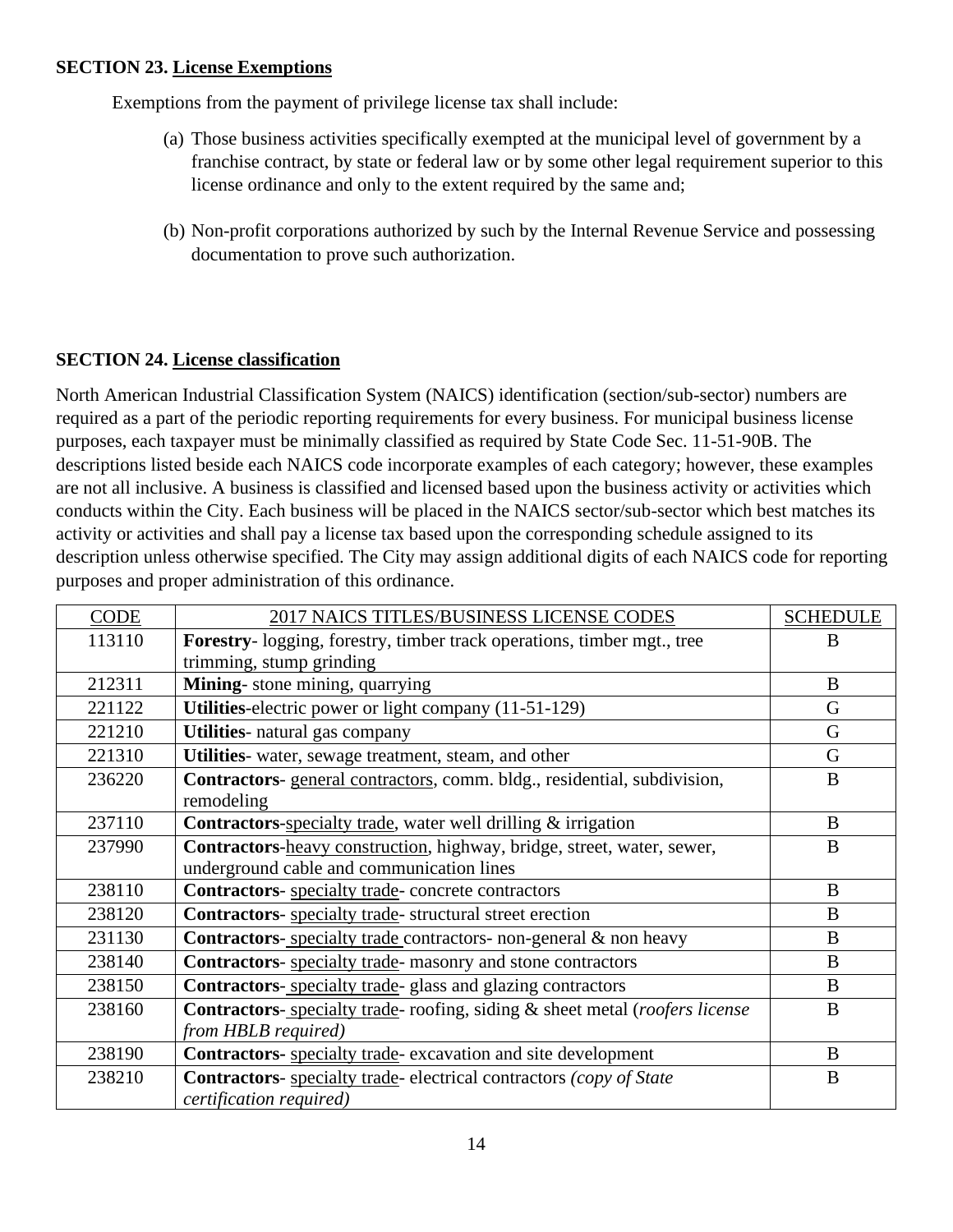| 238220 | <b>Contractors</b> - specialty trade- plumbing, heating $\&$ air conditioning (copy of<br>State certification required), fire sprinklers, mechanical installation                   | $\bf{B}$       |
|--------|-------------------------------------------------------------------------------------------------------------------------------------------------------------------------------------|----------------|
| 238110 | <b>Contractors-</b> specialty trade- drywall, acoustical & insulation                                                                                                               | $\bf{B}$       |
| 238320 | Contractors- specialty trade- painting and wall covering                                                                                                                            | $\bf{B}$       |
| 238330 | Contractors- specialty trade-floor covering/ all types                                                                                                                              | B              |
| 238340 | Contractors- specialty trade- tile, marble, terrazzo, & mosaic                                                                                                                      | B              |
| 238910 | Contractors- specialty trade- wrecking & demolition                                                                                                                                 | $\bf{B}$       |
| 238990 | <b>Contractors-Tradesman</b>                                                                                                                                                        | $\mathbf{A}$   |
| 311615 | Food mfg.- meat, seafood, grain, fruit, dairy, animal, poultry processing                                                                                                           | D              |
| 312112 | Beverage mfg.- all types soft drinks, bottled water, ice                                                                                                                            | $\mathbf D$    |
| 312120 | <b>Beverage mfg.- Breweries</b>                                                                                                                                                     | D              |
| 312130 | <b>Beverage mfg.</b> - Wineries                                                                                                                                                     | $\mathbf D$    |
| 312140 | <b>Beverage mfg.- Distilleries</b>                                                                                                                                                  | D              |
| 321999 | Wood mfg.- sawmills, wood preservation, veneer, trusses, millwork                                                                                                                   | $\mathbf D$    |
| 323110 | Printing- screen, quick, digital, books, lithographic, handbills, commercial                                                                                                        | $\mathbf D$    |
| 327310 | Nonmetallic mfg.- clay, glass, cement, lime, pottery, ceramic, brick, tile                                                                                                          | D              |
| 332111 | Forging- iron & steel                                                                                                                                                               | $\mathbf D$    |
| 332811 | Heat Treating- metal coating, engraving                                                                                                                                             | D              |
| 334111 | <b>Electronic mfg.-</b> computers                                                                                                                                                   | $\mathbf D$    |
| 336111 | Automobile mfg.                                                                                                                                                                     | D              |
| 336411 | Aircraft mfg.                                                                                                                                                                       | D              |
| 337110 | Furniture mfg.- cabinets, countertops, office, household, beds, kitchen                                                                                                             | $\mathbf D$    |
| 339999 | Miscellaneous mfg.- production of jewelry, silverware, toys, sporting goods,<br>office supplies, signs, musical instruments, gasket, fastener, button, broom,<br>brush, mop, casket | $\mathbf D$    |
| 421990 | Wholesale trade- durable, vehicle, machinery, equipment, furniture                                                                                                                  | $\mathbf R$    |
| 422720 | Wholesale trade- non-durable, wholesale gas distributor (liquefied                                                                                                                  | $\overline{F}$ |
|        | petroleum, gas, propane, butane, lubricating oil)                                                                                                                                   |                |
| 422499 | Wholesale trade- non-durable, paper, apparel, grocery, beverages, dairy                                                                                                             | $\mathbf R$    |
| 425120 | Wholesale trade- agents and brokers                                                                                                                                                 | $\mathbf R$    |
| 441110 | Motor vehicles- new and/or used automobiles, motorcycles, boats, etc<br>dealerships and lots                                                                                        | $\mathbf{P}$   |
| 441310 | Motor vehicle parts and accessories- auto, motorcycles, boats, parts and<br>accessories                                                                                             | E              |
| 441320 | Tire dealers- retail sells, installation, etc.                                                                                                                                      | E              |
| 442110 | Furniture- furniture, home furnishing, stores, floor coverings, window                                                                                                              | E              |
| 443112 | Electronic & appliance store-household, radio, television, computers                                                                                                                | E              |
| 444130 | Building materials and gardening equipment dealers-hardware, paint,<br>home center, wallpaper, nursery                                                                              | ${\bf E}$      |
| 444220 | Nursery, Garden Center, and Farm Supply Stores- plants, gardening<br>supplies, pet supplies, farm supplies, etc.                                                                    | E              |
| 445120 | Food & beverage stores, - grocery, convenience store, markets                                                                                                                       | E              |
| 445310 | <b>Beer, Wine, Liquor Store</b>                                                                                                                                                     | E              |
| 446110 | Health and personal care stores- drug, pharmacy, cosmetic, optical, health<br>food                                                                                                  | E              |
| 447110 | Gasoline Retail-selling gasoline with or without convenience store                                                                                                                  | $\bf{B}$       |
|        |                                                                                                                                                                                     |                |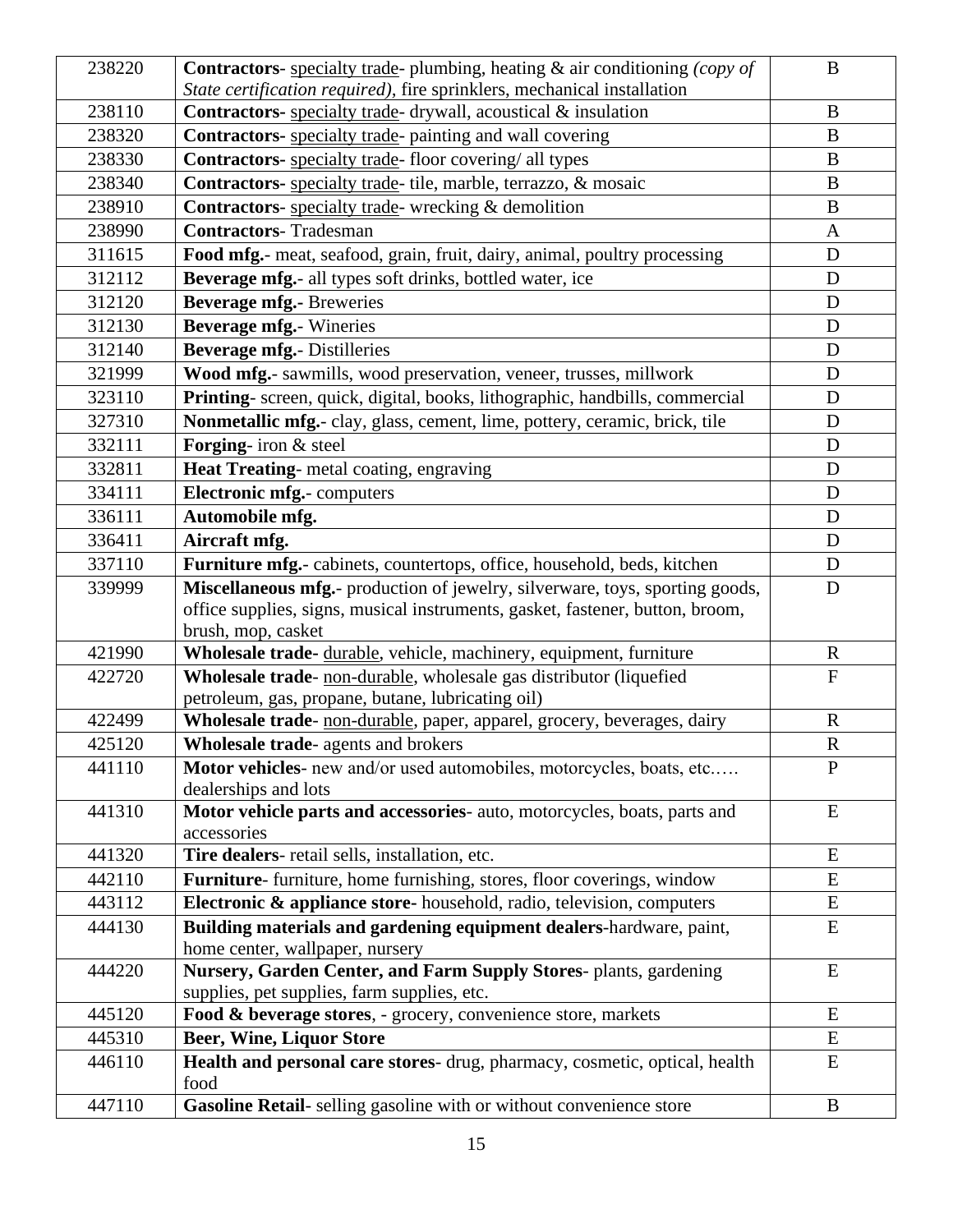| 448130 | Clothing & accessories- men, women, children, infant, shoe, jewelry                             | E            |
|--------|-------------------------------------------------------------------------------------------------|--------------|
| 451110 | Sporting goods & hobbies-toys, fish, gun, books, hoppy                                          | ${\bf E}$    |
| 452990 | General merchandise stores- department, warehouse clubs, superstores                            | ${\bf E}$    |
| 453220 | Miscellaneous retailers- florist, gift, novelty, pet, art, and tobacco                          | ${\bf E}$    |
| 454291 | Non-store retailer- peddlers license (anyone selling any item on the street,                    | $\mathbf I$  |
|        | door to door, direct sales associates, social media)                                            |              |
| 484110 | Truck transportation- local, long-distance, freight, moving, and storage                        | ${\bf S}$    |
| 484230 | Truck transportation-terminal-state regulated (37-3-33)                                         | $\bf{B}$     |
| 485111 | Mixed mode transportation-transit system, bust, taxi service, limousine,                        | $\bf{B}$     |
|        | other motor vehicle (passenger transportation).                                                 |              |
| 492210 | Couriers-local messengers, service, local delivery services                                     | S            |
| 493110 | Warehousing and storage- distribution, household, refrigerated, special                         | $\bf{B}$     |
| 511110 | Publishing industries except Internet-newspaper, book, periodical,                              | $\bf{B}$     |
|        | databases, software                                                                             |              |
| 512131 | Motion pictures/Sound Recording - theaters, videos, recording, drive-ins                        | $\bf{B}$     |
| 515112 | Broadcasting-radio and television stations                                                      | B            |
| 515210 | Broadcasting-cable and other subscriptions programming                                          | T            |
| 517310 | Telecommunications- telephone local and long distance (11-51-128)                               | $\mathbf G$  |
| 517212 | Telecommunications- towers- cellular and other wireless (per location)                          | $\bf{B}$     |
| 517315 | Telecommunications-reseller of services                                                         | ${\bf E}$    |
| 519130 | Internet Publishing-Publishing and/or broadcasting content on the internet                      | $\bf{B}$     |
|        | exclusively                                                                                     |              |
| 522110 | Bank main office- not branch location or ATM                                                    | H            |
| 522111 | <b>Bank branch or ATM</b>                                                                       | H            |
| 522298 | Pawn shop- whether title pawn or merchandise                                                    | $\mathbf{P}$ |
| 522390 | Credit services-companies and activities related to credit and mediation                        | $\bf{B}$     |
| 523999 | Securities, commodity- brokerage, portfolio, investment, other financial<br>services            | $\bf{B}$     |
| 524113 | Insurance company-life insurance                                                                | U            |
| 524126 | Insurance company and/or its agents-casualty, fire, and/or marine<br>premiums (11-51-120/123)   | $\mathbf U$  |
| 524128 | Insurance company and/or its agents- health, allied and all other premiums<br>$(11-51-120/123)$ | U            |
| 524210 | Agent office- insurance, administration of third parties, pension funds,<br>annuities, etc.     | B            |
| 531110 | Real Estate-landlord-commercial or residential                                                  | E            |
| 531130 | Real Estate-lessors of mini warehouses and self-storage units                                   | $\bf{B}$     |
| 531210 | Real Estate- offices, agents, brokers, management appraiser's office                            | B            |
| 532230 | Rental and leasing-movie and video rental                                                       | X            |
| 532310 | Rental and leasing- auto, truck, trailer, RV, all tangible property                             | X            |
| 541110 | Attorney/Lawyers- individual and/or firm professional license                                   | M            |
| 541120 | <b>Notaries</b>                                                                                 | M            |
| 541111 | Physician-individual and/or firm professional license                                           | M            |
| 541210 | Dentist-individual and/or firm professional license                                             | M            |
| 541211 | Accountant/CPAs- individual and/or firm professional license                                    | M            |
| 541213 | Tax Preparation Services-individual and/or firm professional license                            | M            |
|        |                                                                                                 |              |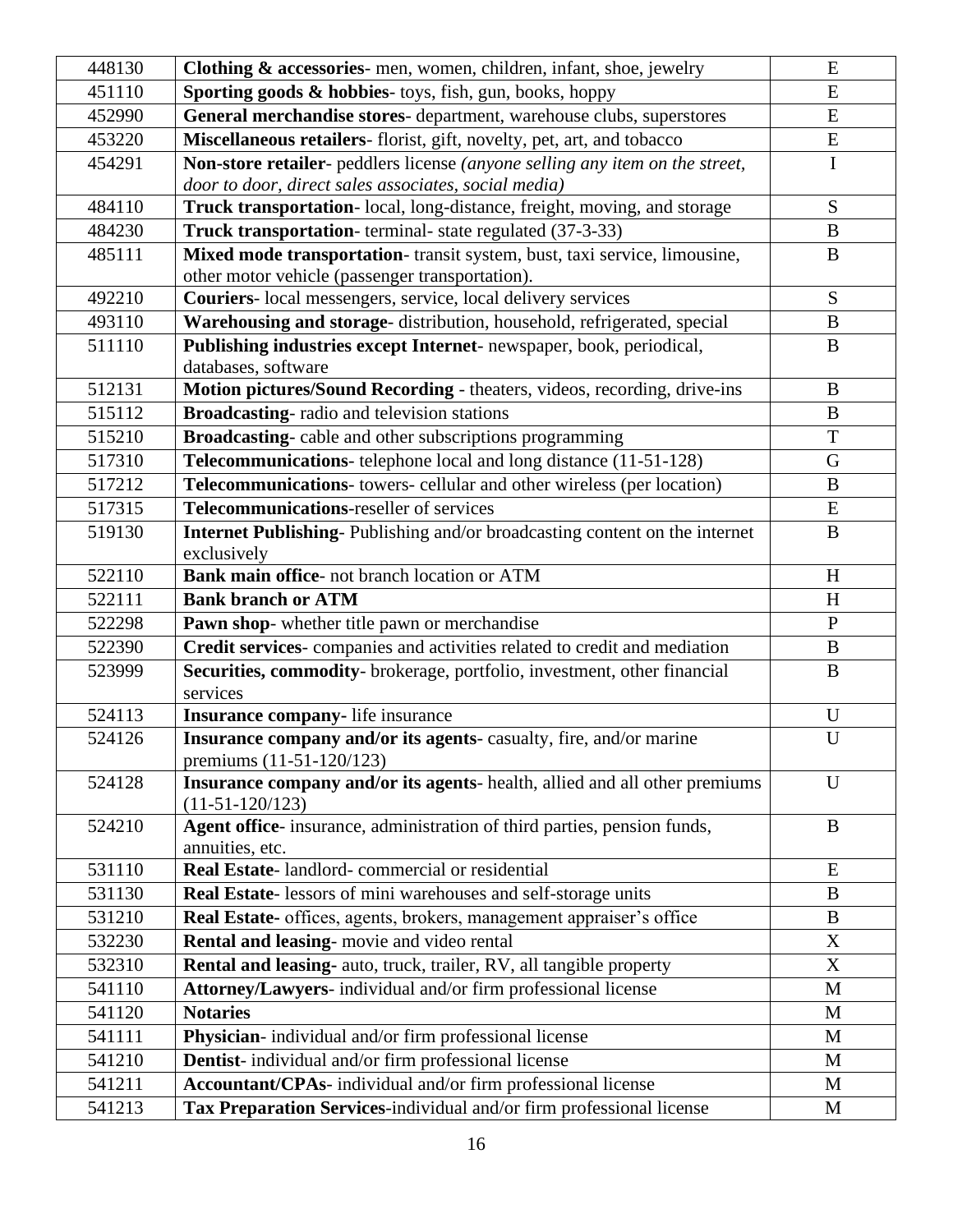| 541310 | Architect- individual and/or firm professional license                                                                          | M            |
|--------|---------------------------------------------------------------------------------------------------------------------------------|--------------|
| 541311 | Chiropractor-individual and/or firm professional license                                                                        | M            |
| 541320 | Optometrist-individual and/or firm professional license                                                                         | M            |
| 541330 | <b>Engineer-</b> individual and/or firm professional license                                                                    | M            |
| 541340 | Drafting Services- individual and/or firm professional license                                                                  | $\mathbf{M}$ |
| 541490 | Design Services- individual and/or firm professional license                                                                    | M            |
| 541511 | Computer programmer-individual and/or firm professional license                                                                 | M            |
| 541921 | Photographer-studios, portrait, commercial, services                                                                            | M            |
| 541940 | Veterinarian- individual and/or firm professional license                                                                       | M            |
| 561330 | Professional Employer Services-employee placement, Temp Help                                                                    | B            |
| 561499 | Business Support Services-document prep, answering service,                                                                     | $\bf{B}$     |
|        | telemarketers, mail centers, collections, credit bureaus, repossession                                                          |              |
| 561599 | Travel arrangements- agent/reservations services                                                                                | $\mathbf{M}$ |
| 561621 | Security/Fire System Services- security guards, security system services,                                                       | $\bf{B}$     |
|        | fire system services, locksmiths, patrol services                                                                               |              |
| 561710 | <b>Exterminating Services</b> - exterminating company and its services                                                          | $\bf{B}$     |
| 561720 | Janitorial firm-janitorial, cleaning services- individual or firm                                                               | B            |
| 561730 | Landscaping services- altering design, adding ornamental features, planting                                                     | B            |
|        | trees/shrubs                                                                                                                    |              |
| 561731 | Lawn Maintenance- maintain lawns by cutting/trimming grass and shrubs                                                           | $\mathbf{A}$ |
| 562991 | Waste management- portable toilets, septic tanks                                                                                | $\bf{B}$     |
| 562998 | Waste management-landfill, garbage pickup, hauling services                                                                     | Q            |
| 611519 | <b>Technical and/or Trade School</b>                                                                                            | $\, {\bf B}$ |
| 611699 | <b>Educational services</b> - technical, computer, sports, services, business                                                   | $\bf{B}$     |
| 621511 | <b>Medical laboratories</b>                                                                                                     | B            |
| 621610 | Home Health Care Services- durable medical equipment (Not affiliates                                                            | B            |
|        | with the local hospital or hospice)                                                                                             |              |
| 622110 | <b>Hospitals</b>                                                                                                                | Y            |
| 624190 | Social Assistance- other individual and family services, driving school,                                                        | $\, {\bf B}$ |
|        | anger mgt., DUI/Drug counseling, etc.                                                                                           |              |
| 624410 | Social Services-child day care services                                                                                         | V            |
| 623110 | <b>Nursing care facilities</b>                                                                                                  | Y            |
| 711310 | Arts and sports- dance, musical, teams, tracks, promoters, agents                                                               | $\bf{B}$     |
| 713110 | Amusement- arcades, golf clubs, marinas, fitness, bowling centers;<br>Additional cost per each vending machine (See Schedule L) | $\bf{B}$     |
| 713940 | <b>Fitness and recreational facilities</b>                                                                                      | B            |
| 721110 | Accommodations- hotels, motels, and similar facilities                                                                          | $\mathbf{O}$ |
| 721191 | <b>Accommodations-</b> bed and breakfast inns and services                                                                      | $\mathbf{O}$ |
| 721214 | Accommodations- trailer parks, RV parks, and travel parks                                                                       | $\Omega$     |
| 722110 | Restaurant- full-service restaurant facility                                                                                    | W            |
| 722211 | <b>Restaurant-</b> limited facility or services                                                                                 | W            |
| 722320 | Caterers- and/or mobile food services                                                                                           | W            |
|        |                                                                                                                                 | W            |
| 722410 | <b>Drinking Places- (Alcoholic Beverages)</b>                                                                                   | B            |
| 811118 | Repairs and maintenance- auto, paint/body, carwash, other vehicular,<br>wrecker service                                         |              |
| 811219 | Repairs and maintenance- all electronic equipment                                                                               | B            |
|        |                                                                                                                                 |              |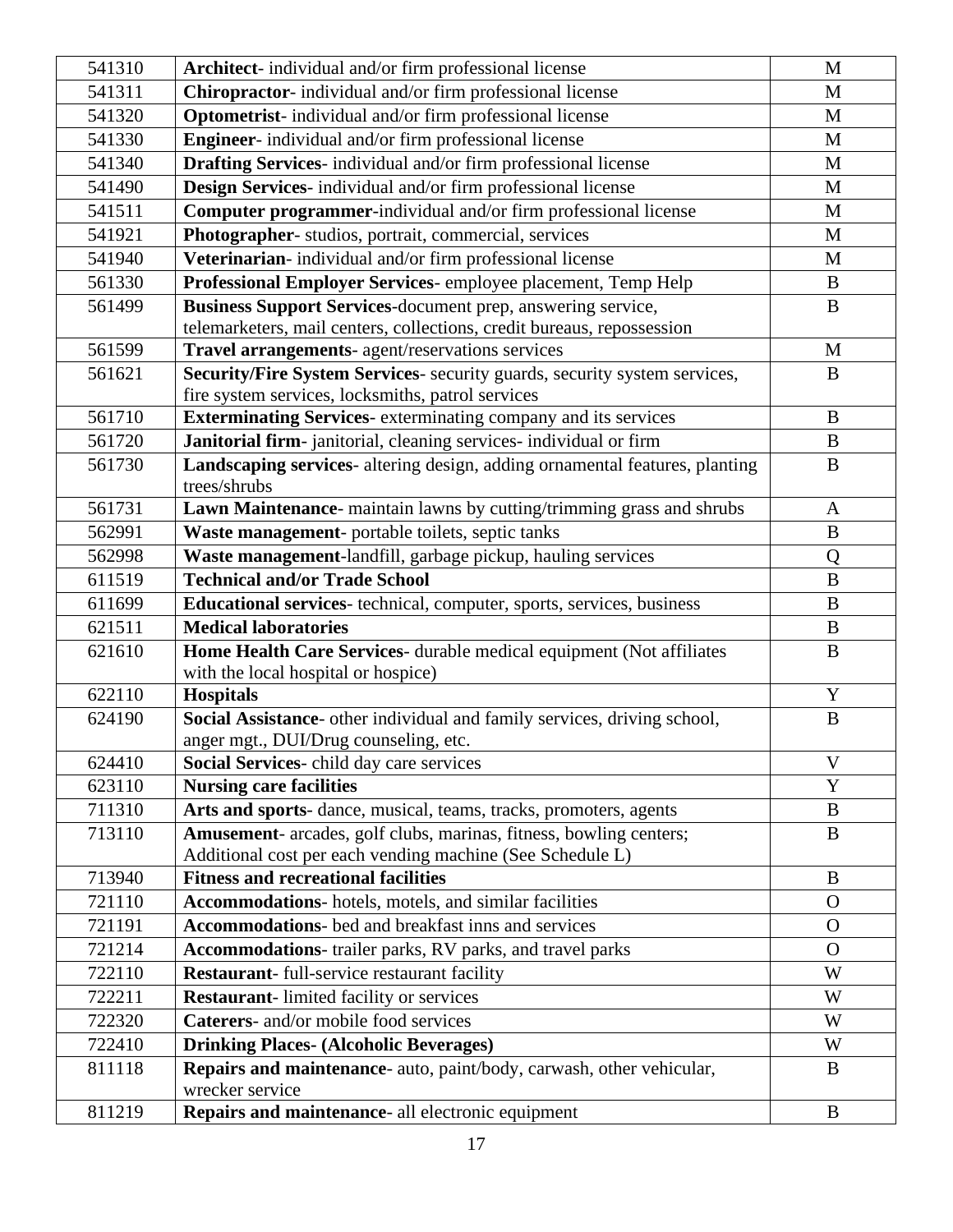| 811412 | <b>Repairs and maintenance-</b> all appliance, home & garden equipment                           | B |
|--------|--------------------------------------------------------------------------------------------------|---|
| 812111 | <b>Personal Service-Barber Shop</b>                                                              | A |
| 812112 | <b>Personal Service-Beauty Salon</b>                                                             | A |
| 812113 | <b>Personal Service-Nail Salon</b>                                                               | A |
| 812199 | <b>Personal Service-Tanning Salon</b>                                                            | A |
| 812210 | <b>Personal Service-Funeral Home</b>                                                             | B |
| 812220 | <b>Personal Service-</b> cemeteries and crematories                                              | B |
| 812310 | <b>Personal Service-</b> Coin operated laundry                                                   |   |
| 812320 | <b>Personal Service-Dry Cleaning-Laundry Services</b>                                            |   |
| 812330 | Personal Service- Supply service/rental service                                                  |   |
| 812340 | <b>Personal Service-Bail Bond</b>                                                                | N |
| 812910 | Personal Service-pet care services                                                               | B |
| 910001 | Category for number of-vending machines for all types vending,<br>amusement devices and/or games |   |
| 999111 | Unclassified miscellaneous <b>business</b> services not elsewhere classified                     | B |
| 999222 | Unclassified miscellaneous <b>personal</b> service not elsewhere classified                      | B |
| 999333 | <b>Small vendor license</b>                                                                      | K |
| 999444 | <b>Sales/Delivery License</b>                                                                    |   |

### **SECTION 25. License Fee Schedule**

# *Schedule "A" – Flat Rate*

Owner of each Barber Shop, Beauty Salon, Nail Salon \$100.00- Plus current issue fee

Each person working independently of business *(rents space from owner)* \$50.00- Plus current issue fee

Tanning Salon *(No More than 2 beds)* \$50.00- Plus current issue fee

Tanning Salon *(More than 2 beds)* \$100.00- Plus current issue fee

Tradesman- working independently \$50.00- Plus current issue fee

Lawn Maintenance- working independently \$50.00- Plus current issue fee

*Schedule "B"- Flat Rate*

\$100.00- Plus current issue fee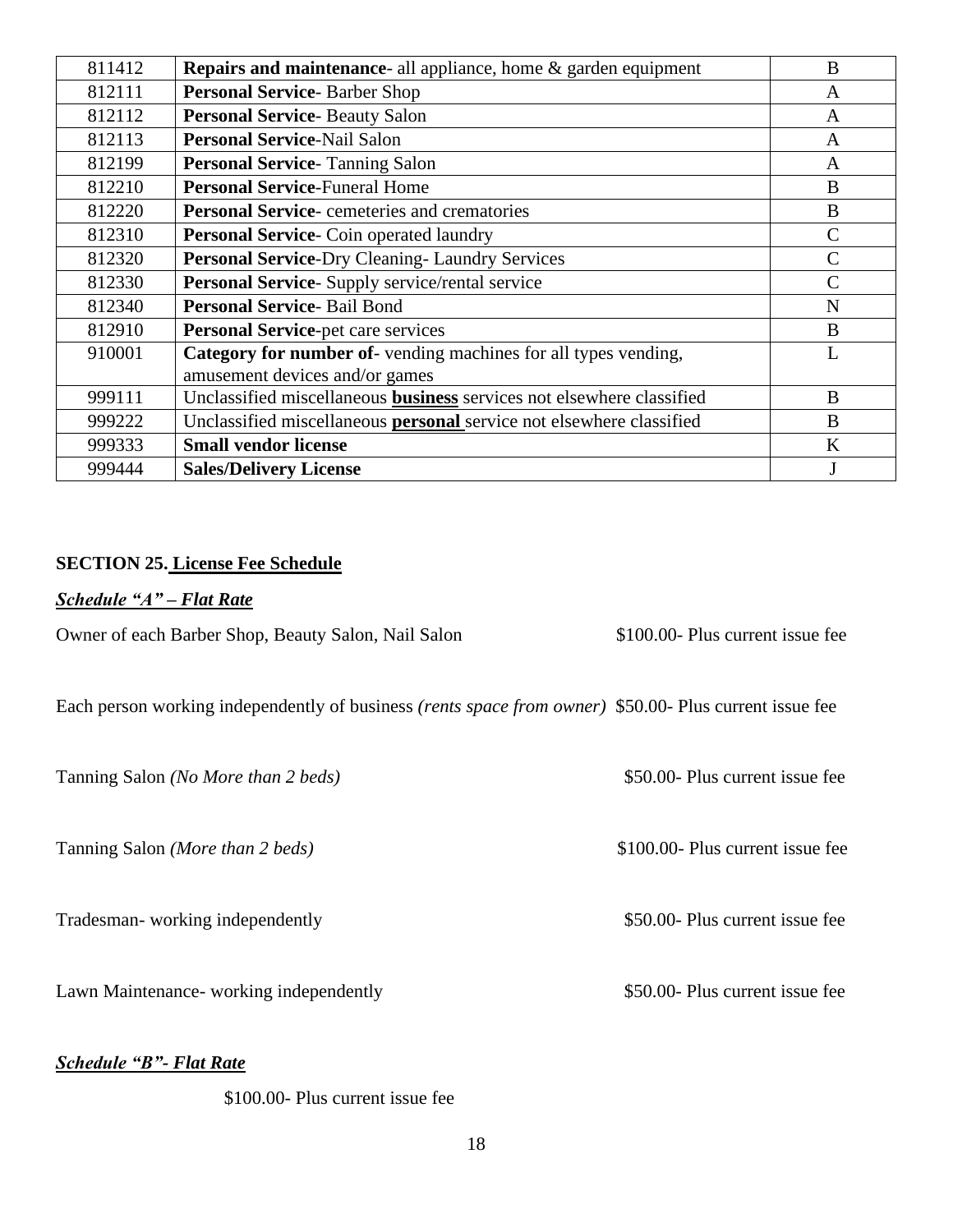# *Schedule "C"- Laundry Services*

Full Service Dry Cleaners/Laundry - \$100.00- Plus current issue fee Coin Operated/Self Service Laundry - \$200.00- Plus current issue fee Supply service/rental service - \$100.00 – Plus current issue fee

# *Schedule "D"- Manufacturing*

Each person, firm, or corporation engaged in the business of manufacturing, producing, fabricating, or processing shall pay a business license fee of:

\$200.00- Plus current issue fee

# *Schedule "E"- Retail Stores/Real Estate rental commercial or residential*

Each person, firm or corporation selling or soliciting orders for sale of goods, wares, or merchandise at retail, where, whether purchased or consigned, and each person, firm, or corporation renting or leasing any commercial or residential property acting as a landlord, shall pay a business license fee in an amount based on his/her, or its gross annual receipts of the preceding year as follows:

If gross annual receipts are:

| Less than $$25,000.00$       | \$50.00- Plus current issue fee |
|------------------------------|---------------------------------|
| $$25,000.01$ to \$50, 000.00 | \$100.00-Plus current issue fee |
| \$50,000.01 to \$75,000.00   | \$150.00-Plus current issue fee |
| \$75,000.00 to \$100,000.00  | \$200.00-Plus current issue fee |
| \$100,000.01 to \$125,000.00 | \$250.00-Plus current issue fee |
| \$125,000.01 to \$150,000.00 | \$300.00-Plus current issue fee |
| \$150,000.01 to \$200,000.00 | \$400.00-Plus current issue fee |
| \$200,000.01 and over        | \$500.00-Plus current issue fee |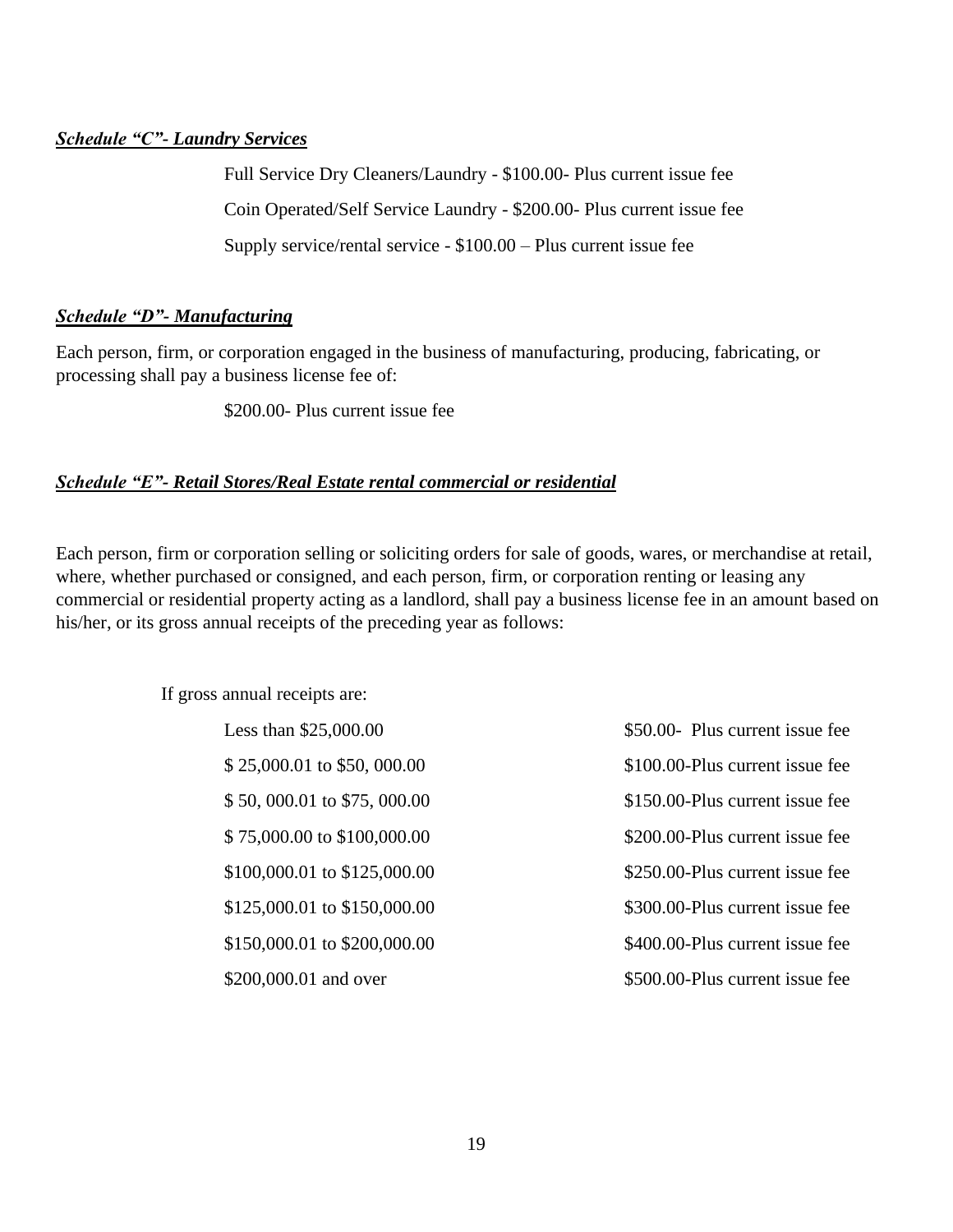## *Schedule "F"-Wholesale Gas Distributor*

Each wholesale dealer in liquefied petroleum, gasoline, propane, butane, and lubricating oil or substitute thereof, or his agent, shall pay a business license fee bases on sales inside the corporate city limits or police jurisdiction of the City of Ashland during the preceding calendar year as follows:

| Annual sales of:     |                                 |
|----------------------|---------------------------------|
| \$15,000.00 or less  | \$200.00-Plus current issue fee |
| \$15,000.01 and over | \$300.00-Plus current issue fee |

### *Schedule "G"- Utilities*

- (a) Electric Light or Power Company- Amount of license is state regulated. See section 11-51-129 of the *Code of Alabama* 1975. For those utilities covered, the license shall not exceed an amount equal to three percent of the gross receipts of the business transacted in the municipality for the previous year. Such company shall on or before the last day of January of each year file with the City Clerk or the City a sworn statement showing the gross amount of the receipts of said company in said municipality for the preceding year and shall at such time pay the license due and shown by such report.
- (b) Natural Gas Company- no change from present arrangements with East Central Alabama Gas District.
- (c) Water Supply Company- no change from present arrangements with the Water Works & Sewer Board of the City of Ashland.
- (d) Telephone Company- Amount of license is state regulated for exchange license and long-distance license. See section 11-51-128 of the *Code of Alabama* 1975.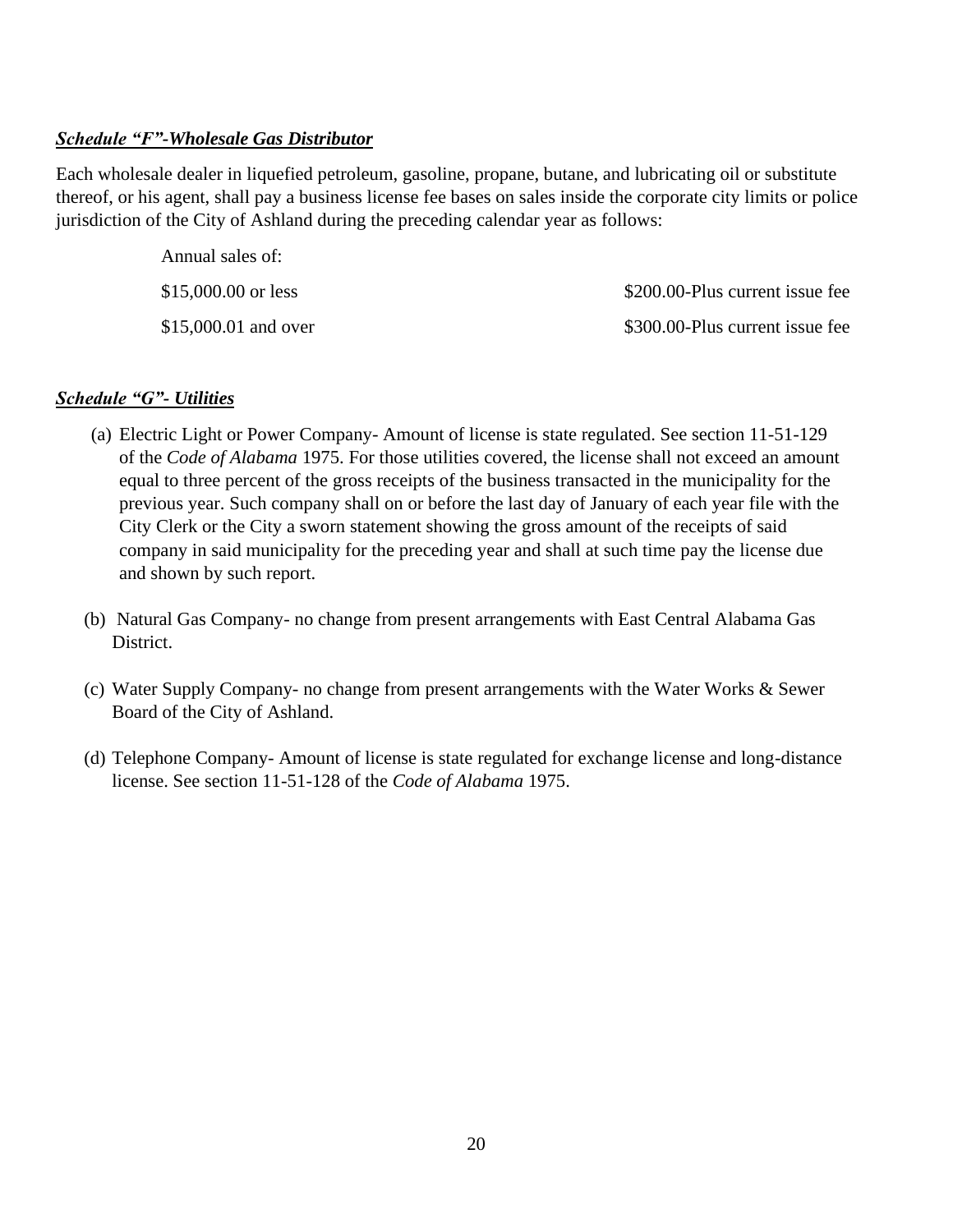## *Schedule "H"- Banks/Savings & Loans*

Bank or Savings & Loans located within the corporate limits of Ashland shall pay a business license fee computed as follows:

Where capital, surplus, reserve and undivided profits are:

| \$50,000.00 or less          | \$10.00-Plus current issue fee  |
|------------------------------|---------------------------------|
| \$50,000.01 to \$100,000.00  | \$20.00-Plus current issue fee  |
| \$100,000.01 to \$150,000.00 | \$30.00-Plus current issue fee  |
| \$150,00.01 to \$200,000.00  | \$40.00-Plus current issue fee  |
| \$200,000.01 to \$250,000.00 | \$50.00-Plus current issue fee  |
| \$250,000.01 to \$300,000.00 | \$60.00-Plus current issue fee  |
| \$300,000.01 to \$350,000.00 | \$70.00-Plus current issue fee  |
| \$350,000.01 to \$400,000.00 | \$80.00-Plus current issue fee  |
| \$400,000.01 to \$450,000.00 | \$90.00-Plus current issue fee  |
| \$450,000.01 to \$500,000.00 | \$100.00-Plus current issue fee |
| \$500,000.01 to \$600,000.00 | \$110.00-Plus current issue fee |
| In excess of \$600,000.00    | \$125.00-Plus current issue fee |

In addition, a business license must be obtained for each branch of such association or bank at a cost of \$10.00.

### *Schedule "I"- Peddlers*

Yearly Rate issued for annual sales activity \$50.00-Plus current issue fee

### *Schedule "J"- Delivery License*

The rate for the delivery license is established in Section 21 and is \$100.00- Plus current issue fee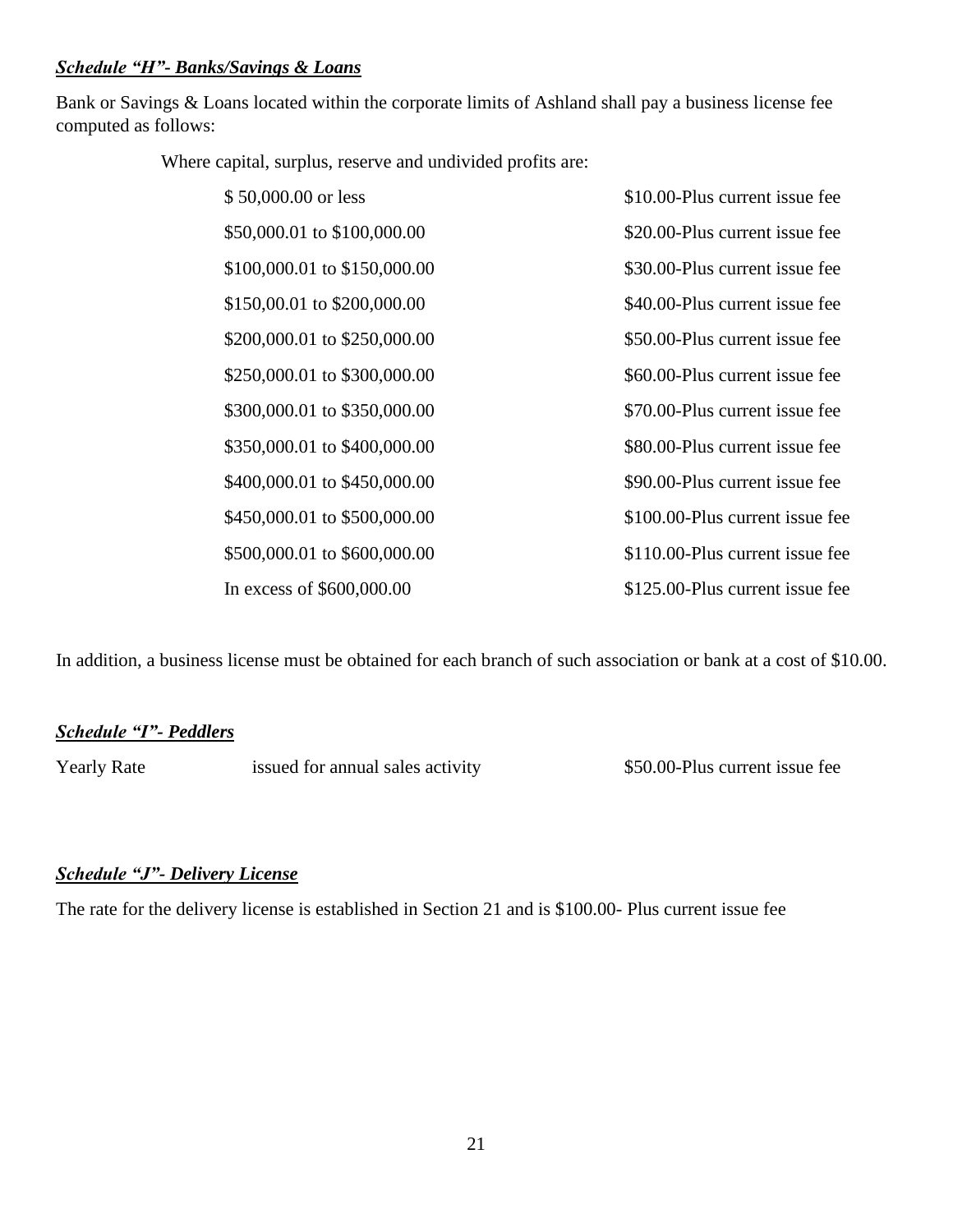## \$50.00- Plus current issue fee

The City of Ashland hereby establishes a small vendor license. The taxpayer must meet all of the following criteria:

- (a) The taxpayer purchased a business license form the municipality with respect to the preceding license year and made a sale or provided services within the municipality thereof during each calendar quarter of the preceding license year.
- (b) The taxpayer's gross receipts derived from within the municipality for the preceding year did not exceed fifteen thousand dollars (\$15,000.00).
- (c) The taxpayer did not qualify for the special delivery license provided for by Section 11-51-94.

# *Schedule "L"- Vending Machines*

Each person owning, possessing, or giving space in his place of business for the operation of a lawful, automatic merchandise, drink, food, amusement, picture, or information vending, dispensing, producing, or displaying machine, or a machine on which a person is weighed, shall pay a business license fee as follows:

| Candy, bubblegum, and like machines        | \$10.00 per machine-Plus current issue fee |
|--------------------------------------------|--------------------------------------------|
| Car cleaning products or laundry products  | \$10.00 per machine-Plus current issue fee |
| Jukeboxes and like machines                | \$15.00 per machine-Plus current issue fee |
| Drinks, food, cigarette, and like machines | \$15.00 per machine-Plus current issue fee |
| Video amusement and like machines          | \$20.00 per machine Plus current issue fee |

Where more than one (1) but not more than six (6) manually operated vending machines are located and bolted on a single stand, a license fee shall be paid for only one of the machines, the fee being in the largest amount hereinabove shown. If more than six (6) manually operated machines are located and bolted on a stand, then an additional privilege or license fee of two dollars (\$2.00) for each machine shall be paid. In no event shall there be more than ten (10) manually operated machines located and bolted on a single stand.

Issued decals must be placed on machine so that they are clearly visible upon inspection.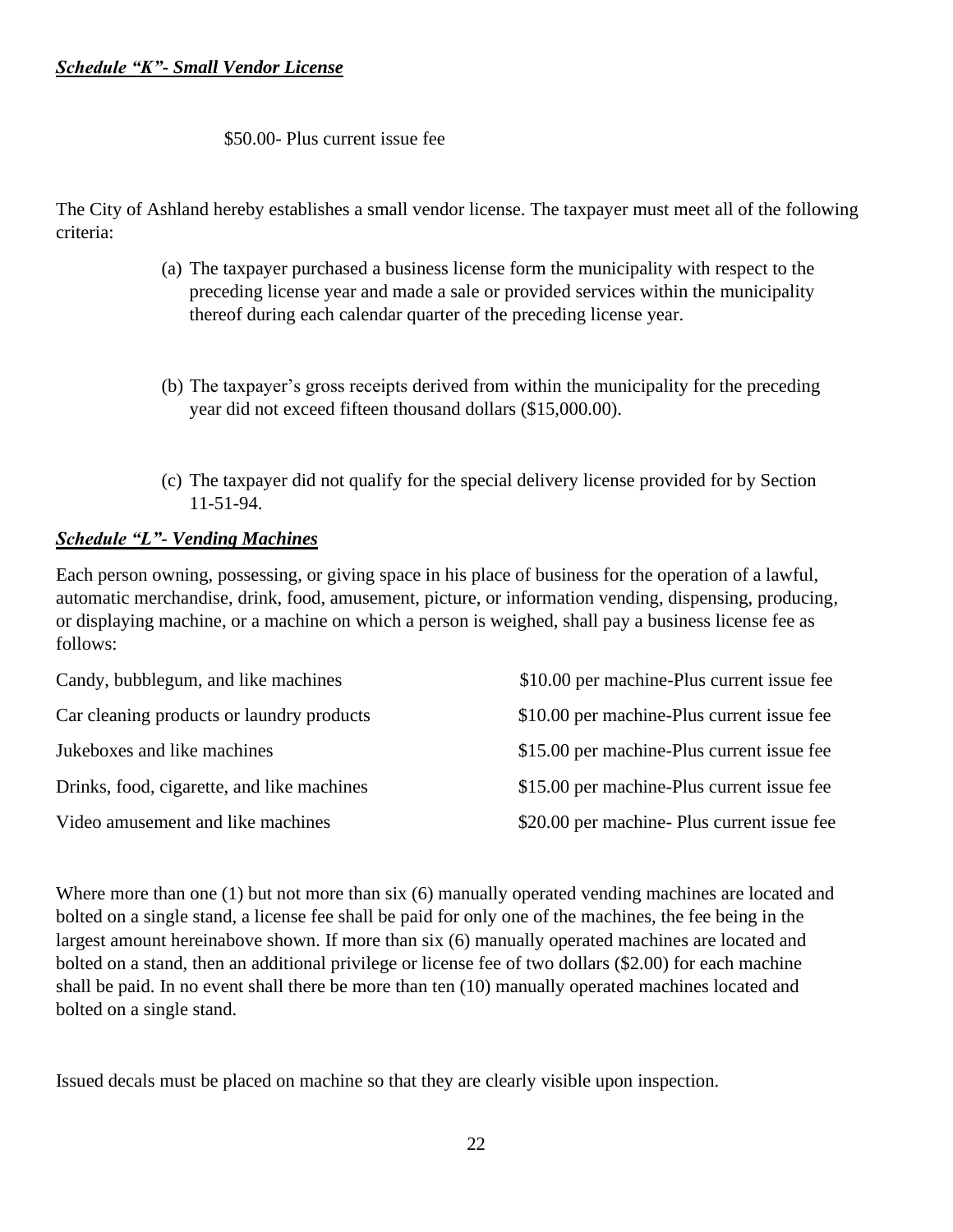# *Schedule "M"- Professional*

Each person on each member or associate of a firm, partnership, association, or other legal entity engaged in or carrying on a profession or vocation as such shall pay a business license fee of:

\$150.00-Plus current issue fee

# *Schedule "N"- Bail Bonding*

\$200.00-Plus current issue fee

# *Schedule "O"- Accommodations*

Hotel/motel/bed & breakfast/rooms or spaces (mobile homes) for rent

\$100.00- Plus current issue fee

# *Schedule "P"- Pawn Shops- Motor Vehicles*

Each person, firm, or corporation offering merchandise pawn, title pawn, selling or soliciting orders for sale of automobiles, motor cars, trucks, tractors, motorcycles, other self-propelling vehicles, or mobile homes shall pay a business license fee of:

\$250.00-Plus current issue fee

# *Schedule "Q"- Waste Management*

Privilege license fee for landfills, garbage pickup, hauling service. No change from present arrangement with A-G-L Solid Waste Disposal Authority.

\$400.00-Plus current issue fee

# *Schedule "R"- Wholesale Trade*

Each person, firm, or corporation selling or soliciting for sale, goods, wares, or merchandise at wholesale from stock or warehouse, whether purchased or consigned, shall pay a business license fee of:

\$100.00-Plus current issue fee

# *Schedule "S"-Truck Transportation of Freight or Hauling*

A business license fee must be paid for each vehicle used for the transportation of freight or hauling and having a rating of:

| Not more than one ton                                                  | \$50.00-Plus current issue fee  |
|------------------------------------------------------------------------|---------------------------------|
| Over one ton and not more than two tons \$75.00-Plus current issue fee |                                 |
| Over two tons                                                          | \$100.00-Plus current issue fee |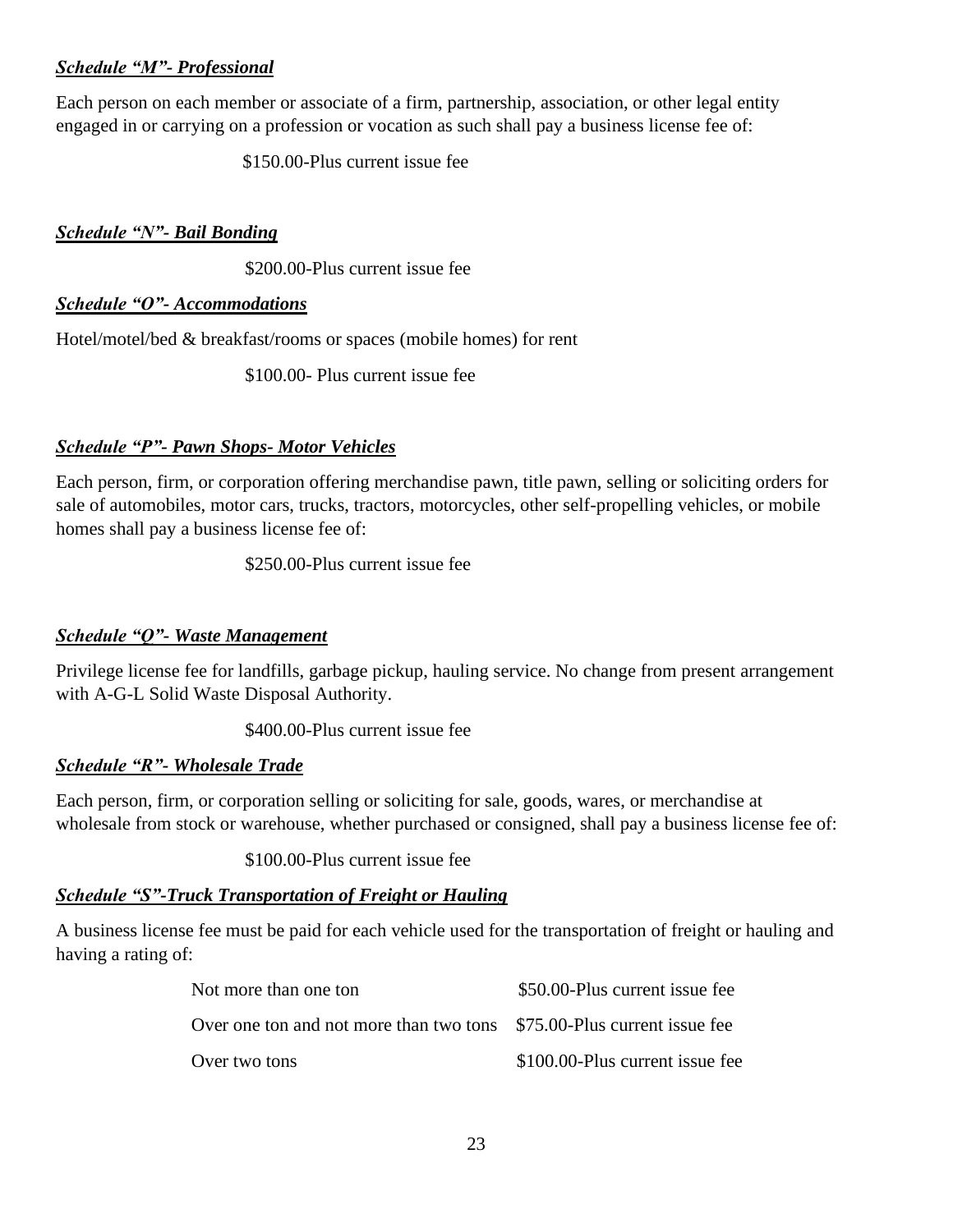# *Schedule "T"- Cable Company*

Per Franchise agreement effective September 22, 2015, a Franchise Tax of three (3) percent of gross receipts from all customers in the City for its basic television service must be paid by Charter Communications.

# *Schedule "U"- Insurance Company*

**Fire and Marine**- Fire and Marine companies are required to pay a license tax of four (4) percent of premiums received during the previous year on policies issued covering risks located within the corporate limits of the city plus the current issue fee.

**Insurance Companies other than Fire and Marine**- License fee of ten dollars (\$10.00) per year plus one (1) percent of premiums received during the previous year on policies issued during said year to citizens of the city, plus the current issue fee.

Renewals must be in accordance with Section 11-51-122 of the *Code of Alabama.* 

# *Schedule "V"- Social Services*

Each person, firm, or corporation offering child day care services for the public must pay a business license fee as follows:

Each Child Day Care Service/ Center

\$100.00-Plus current issue fee

# *Schedule "W"- Restaurants/Caterers/Mobile Food*

Each full-service restaurant facility must pay a license fee based on his/her, or its annual gross receipts of the preceding year as follows:

If gross receipts are:

Less than \$500,000.00 \$150.00-Plus current issue fee

\$500,000.01 and over \$250.00-Plus current issue fee

Each limited facility or service must pay a license fee of:

\$100.00-Plus current issue fee

Each caterer must pay a license fee of:

\$100.00-Plus current issue fee

Each mobile food service must pay a license fee of:

\$100.00-Plus current issue fee

Additional license fee(s) must be paid for vending machines as set out in Section L.

*Schedule "X"- Rental and Leasing*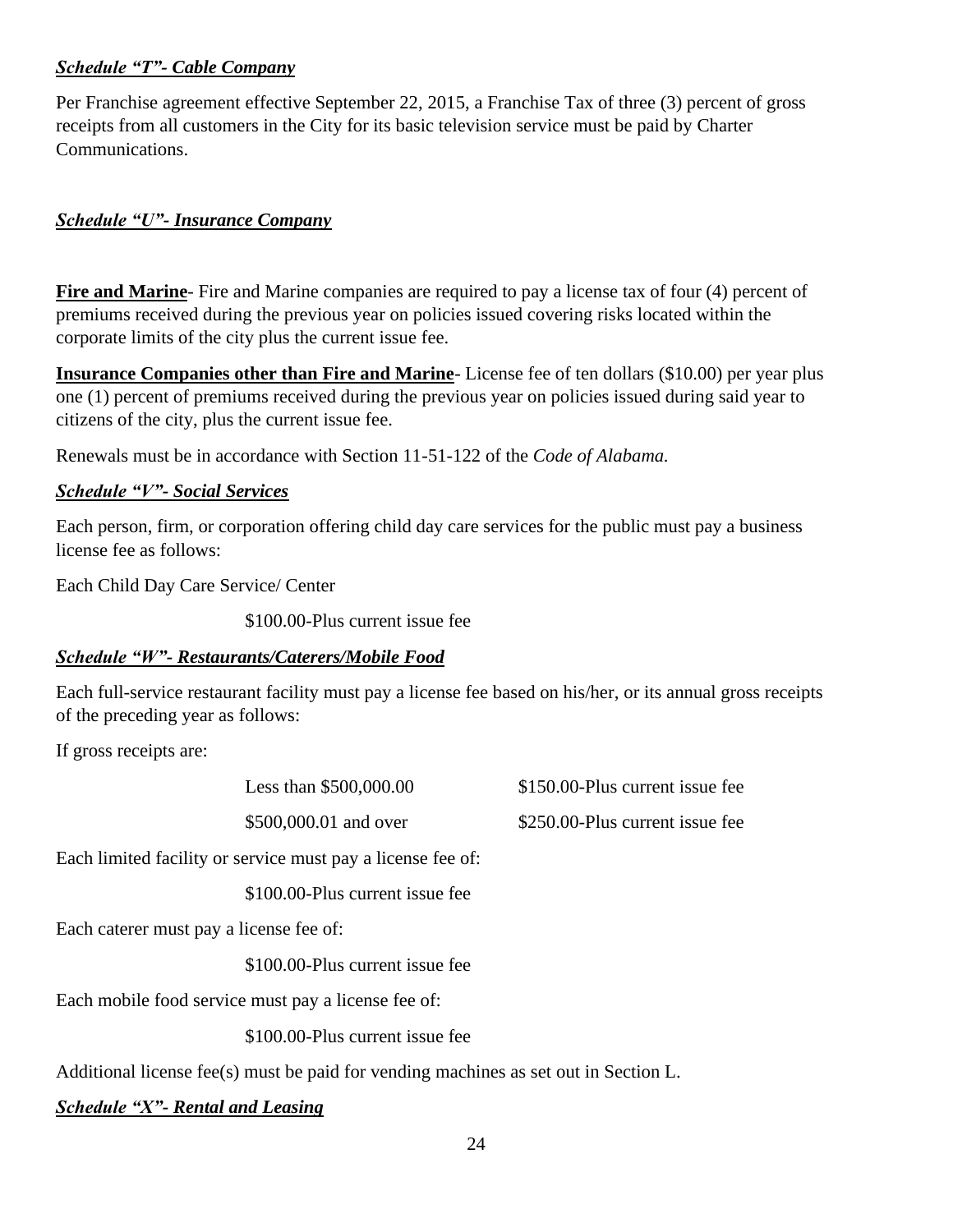Each person, firm, or corporation officer movie, video, auto, truck, trailer, RV, all tangible property (except commercial or residential real estate) see Schedule E, for rental or lease shall pay a business license fee of:

\$200.00-Plus current issue fee

## *Schedule "Y"- Hospital/Nursing Care Facilities*

Each person, firm, or corporation that operates at hospital or nursing care facility shall pay a business license fee of:

\$25.00 for up to ten (10) beds then \$1.00 for each addition bed-Plus current issue fee

*No change from current exemption held by Clay County Hospital, Nursing Home, and Wellness Center.*

# **SECTION 26. Exchange of information**

- (a) The license officer may exchange tax returns, information, records, and other documents secured by the municipality, with other municipalities adopting similar ordinance for the exchange of taxpayer information, of which county or state authorities. The license officer may charge a reasonable fee for providing such documents. Any tax returns, information, records, or other documents so exchanged shall remain subject to the confidentiality provisions, restrictions, and criminal penalties for unauthorized disclosure as provided under state or municipal law.
- (b) Any such exchange shall be for one or more of the following purposes:
	- (1) Collecting taxes due.
	- (2) Ascertaining the amount of taxes due from any person.
	- (3) Determining whether a person is liable for, or whether there is probable cause for believing a person might be liable for, the payment of any tax to a state, county, or municipal agency.
- (c) Nothing herein shall prohibit the use of tax returns or tax information by the municipality in the proper administration of any matter administered by the license officer. The license officer may also divulge to a purchaser, prospective purchases as defined pursuant to the regulation of the Alabama Department of Revenue, or successor of a business or stock for goods the outstanding sales, use, or rental tax liability of the seller for which the purchaser, prospective purchaser as defined pursuant to the regulations of the Alabama Department of Revenue, or successor may be liable pursuant to the *Code of Alabama* Section 40-23-25, 40-23-82, or 40-12-224.

# **SECTION 27. License fee in police jurisdiction**

 Any person, firm, association, or corporation engaged in any business outside the municipality but within the police jurisdiction hereof shall pay one half of the amount of the license imposed for like business within the municipality.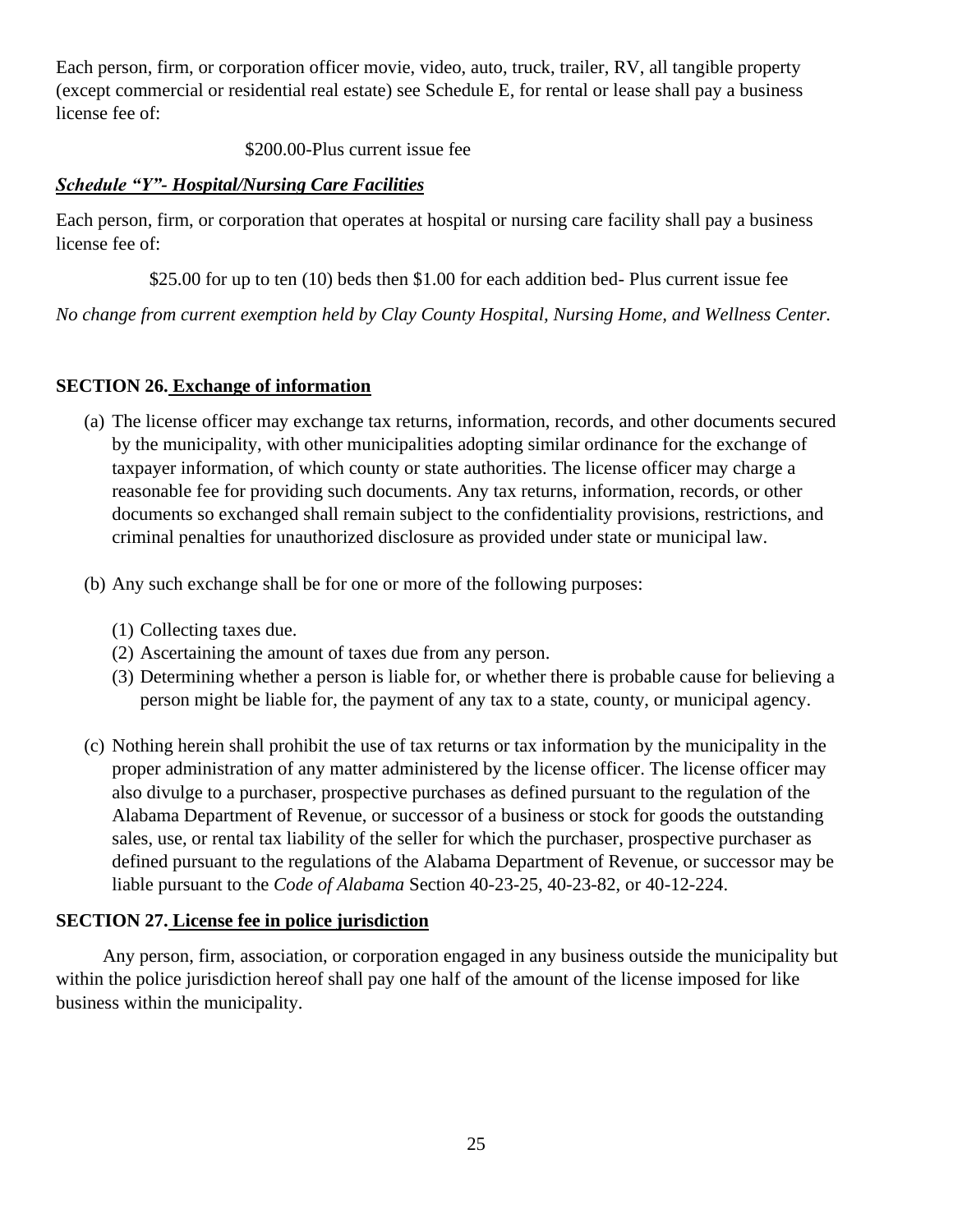### **SECTION 28. Effective date**

This ordinance shall become effective at \_\_\_\_\_\_\_ on \_\_\_\_\_\_\_\_\_\_\_\_\_\_\_\_\_\_\_\_\_\_. To the extent that all other ordinances or parts of ordinances of the City of Ashland conflicting herewith or inconsistent with the provisions or this ordinance, the same are hereby repealed to the extent of such conflict.

#### **SECTION 29. Severability**

 The sections, paragraphs, sentences, clauses, and phrases of this ordinance are severable, and if any phrase, clause, sentence, paragraph, or section of this ordinance shall be declared unconstitutional by a court of competent jurisdiction, then such ruling shall not affect any other paragraphs and sections, since the same would have been enacted by the municipality council without the incorporation of any such unconstitutional phrase, clause, sentence, paragraph, or section.

Approved and adopted this \_\_\_\_\_\_\_\_\_ day of \_\_\_\_\_\_\_\_\_\_\_\_\_, \_\_\_\_\_\_\_\_\_\_\_\_.

City of Ashland A Municipal Corporation

\_\_\_\_\_\_\_\_\_\_\_\_\_\_\_\_\_\_\_\_\_\_\_\_\_\_\_\_\_\_\_\_\_\_\_\_\_\_\_

\_\_\_\_\_\_\_\_\_\_\_\_\_\_\_\_\_\_\_\_\_\_\_\_\_\_\_\_\_\_\_\_\_\_\_\_\_\_\_

Mayor

Attest